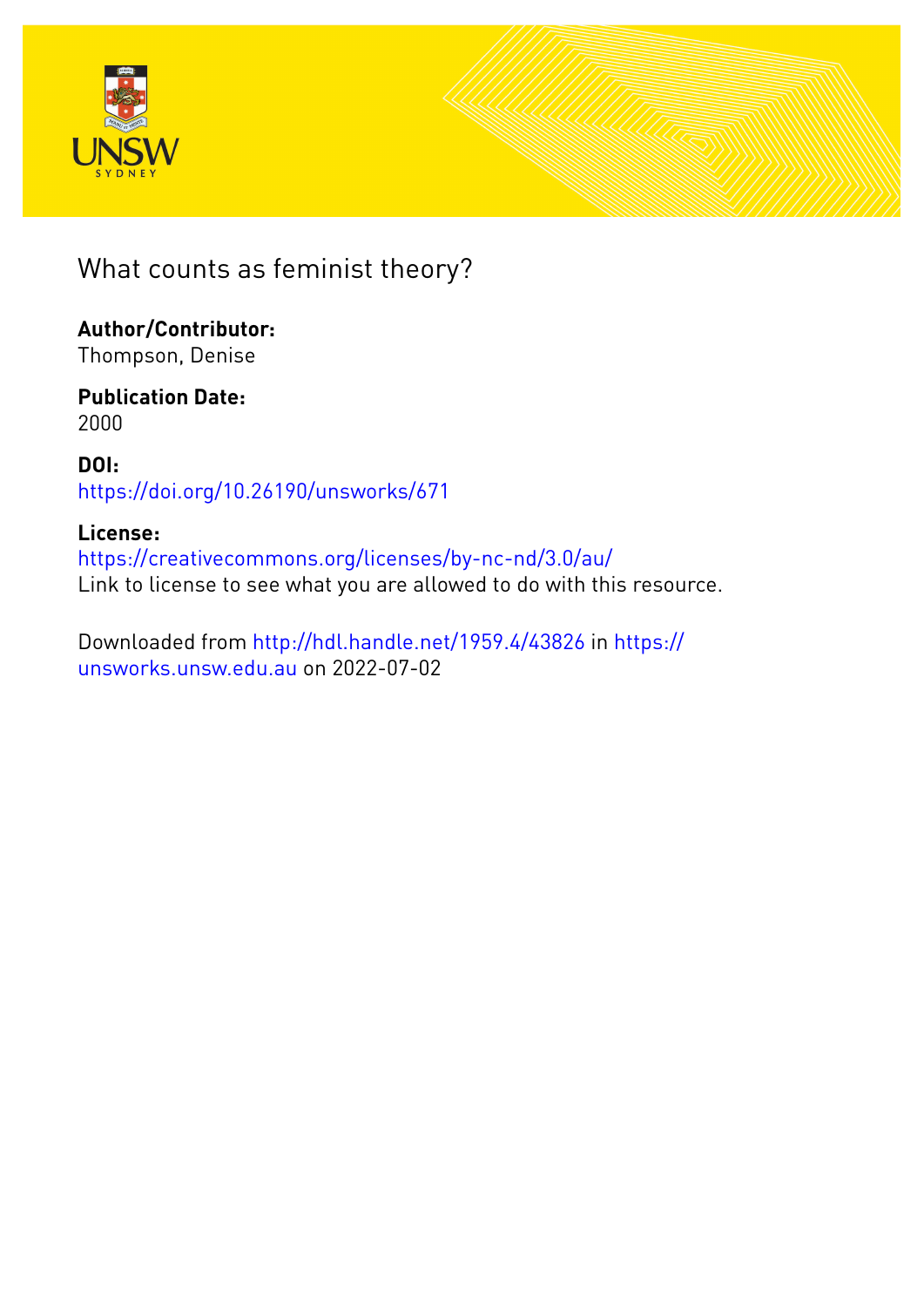# **What counts as feminist theory?**

[May-July 2003/2009:] This is one of the papers referred to in 'Introduction to the refereed papers'.

I wrote the paper in 1999, in response to the pre-publicity for the journal, *Feminist Theory*, which had asked for submissions on the question of what counts as feminist theory (among others). I sent it off in time for the inaugural issue of the journal, which appeared in 2000. It was sent to three reviewers, two of whom argued against publishing it. The third recommended publication despite some disagreements she had with it, but the majority prevailed and I received a letter telling me my paper had been rejected. I wrote a reply to the letter and to the readers' reports, pointing out a number of problems with the reasons given for the rejection. (This reply is included below, at the end of the paper).

When the first issue of the journal appeared, the editorial referred approvingly to 'feminist theory in all its many and diverse forms', and contained the following statement: 'We intend this journal to be … a place where all shades of feminist opinion can be aired … we neither wish to impose any form of theoretical orthodoxy nor any single definition of what counts as feminist theory. This theoretical heterodoxy is central to our project' (Griffin et al, 2000: 5). In the light of the rejection of my paper and the inadequacy of the reasons given, this statement rang somewhat hollow. It sounded to me like an example of what Herbert Marcuse referred to as 'repressive tolerance' (Marcuse, 1969), the claim to be allinclusive and accepting that functions to reduce everything to the lowest common denominator of irrelevance. As Marcuse pointed out, demands for tolerance can be demands for political quiescence, demands to refrain from criticising and opposing the structural causes of injustice and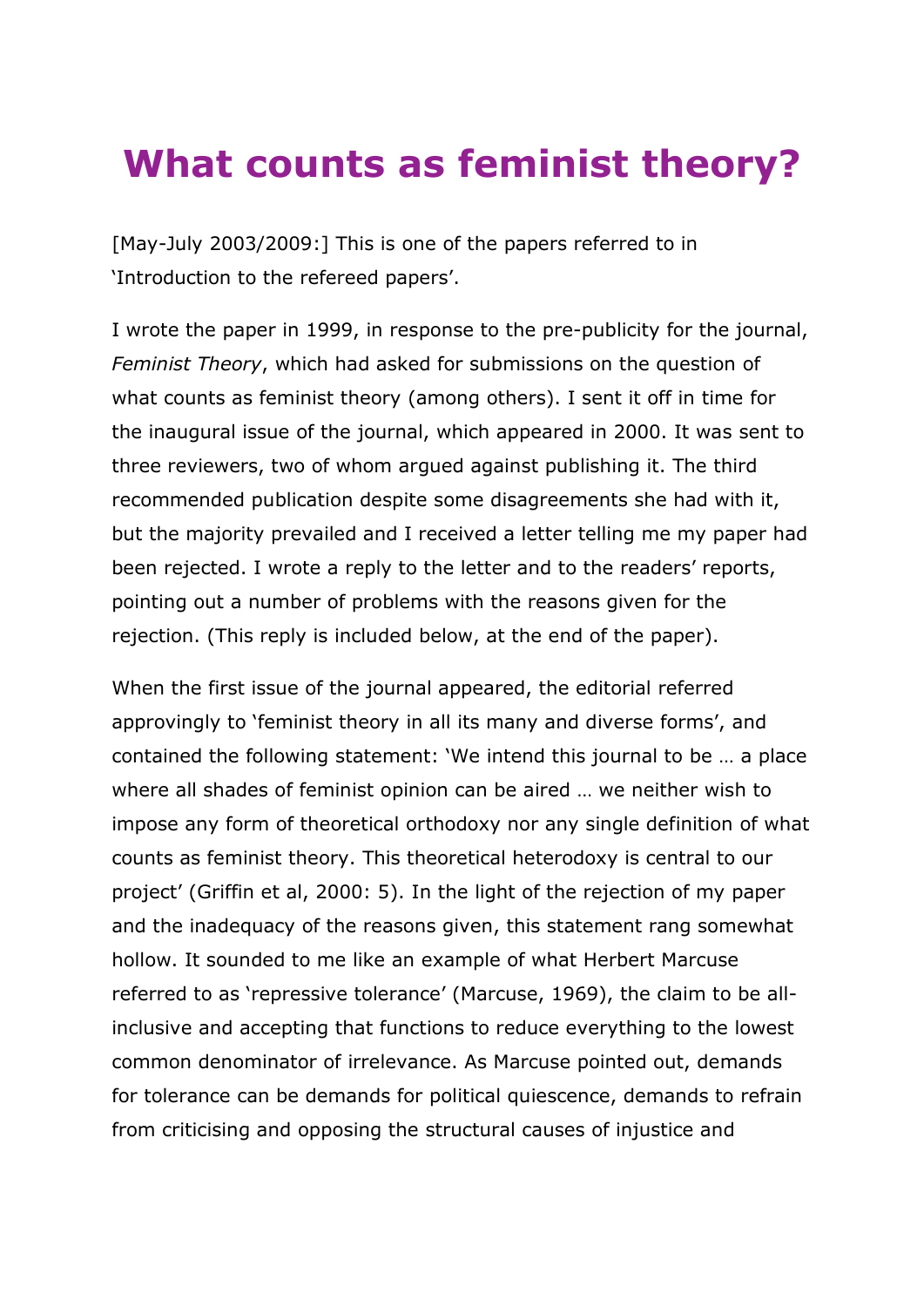oppression (male supremacy in the case of feminism). I also knew that the journal's claims to tolerance were untrue. They had rejected my paper and they presumably had the same rejection rate as other academic journals, hence they were clearly applying some criteria of acceptance and rejection. So I wrote a short piece called 'Pure Tolerance Revisited' (2000). It was published in the third issue of the journal.

I also sent the paper to *Australian Feminist Studies*, as one of a set of four papers I sent off at the end of 2002, in yet another attempt to get something published in the academic journals. (The other three papers were 'Feminism and the struggle over meaning' to *Politics & Society*, 'Feminism and the problem of individualism' to *Philosophy and Social Criticism*, and 'Power and distaste: tolerance and its limitations' to the Australian *Journal of Sociology*. All of these can be found on UNSWorks). I had earlier decided I wouldn't send anything more to *AFS* after they had rejected my paper, 'What does it mean to call feminism white and middle class?' But then they published a very good review of my book, *Radical Feminism Today* (Walsh, 2002). Obviously, it was sent to someone sensible to review, so I thought this paper might also be sent to someone sensible. However, it was rejected without being sent out to reviewers at all, on the grounds that it was 'too long', and that 'the issues raised in the article have already been debated at length in the pages of *AFS*, some years ago, and that this article will not contribute anything new to those debates'.

2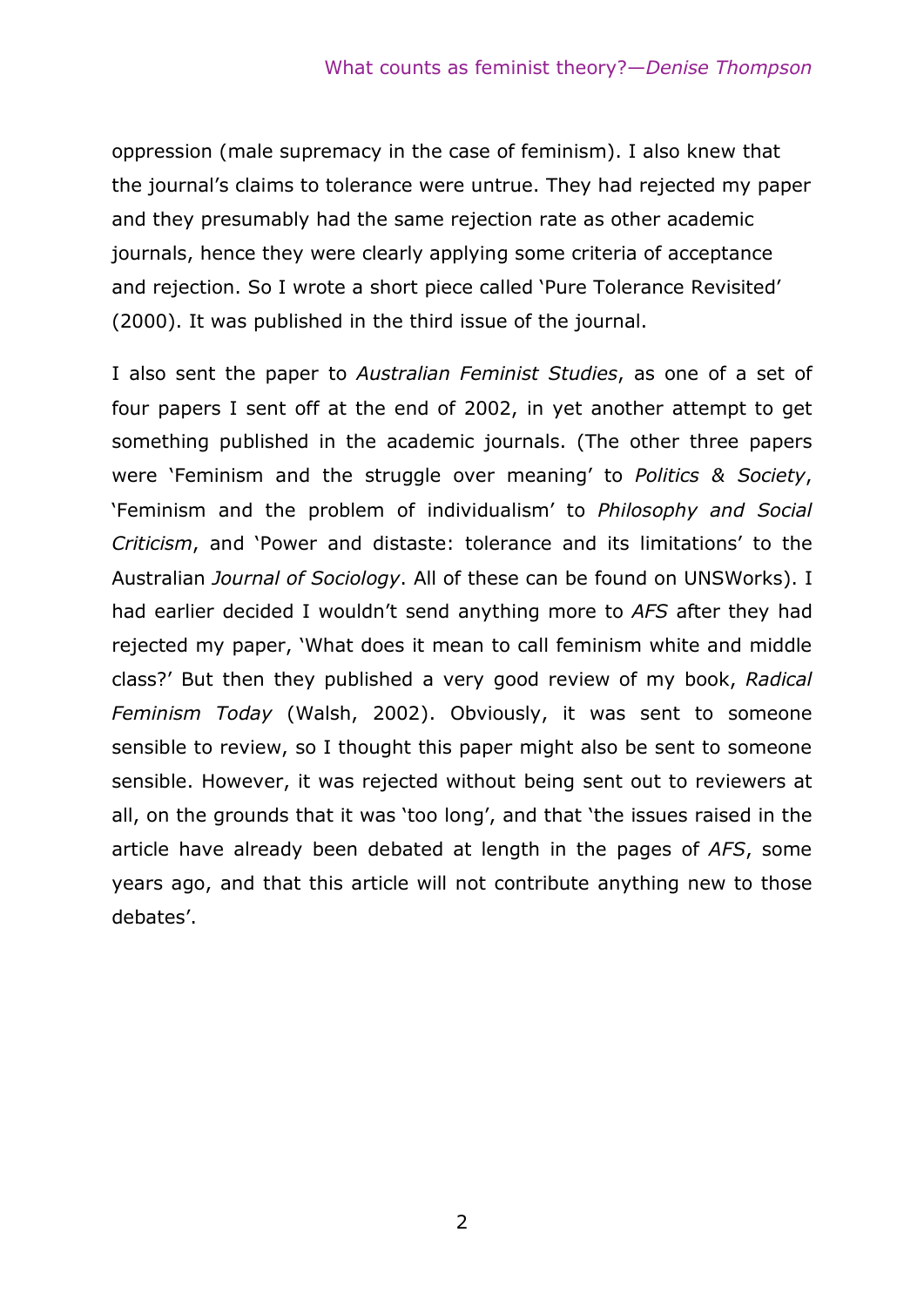Abstract: This paper argues for a particular meaning of feminism, in terms of a political struggle against the social relations of male supremacy and for a human status for women outside male control. It starts by acknowledging there are conflicts over the meaning of feminism, but points out that these are not resolved by references to 'feminisms' in the plural. Neither, it goes on to argue, is feminism an 'identity politics'. Although feminism is centrally concerned with women, that concern is necessary because of the existence of social relations based on the principle that only men count as 'human'. In that sense, feminism is both social theory and critical theory. It is also radical feminism, and the paper mounts a defence of radical feminism against charges that it is 'essentialist', 'white and middle-class' and 'right-wing', while at the same time criticising the typology which defines radical feminism as simply one 'feminism' among many.

## *Conflicts within feminism*

<u>.</u>

There are many things which might count as feminist theory, at least enough to provide occupation for many years to those of us who are interested in such matters. The question, though, implies another one: What does *not* count as feminist theory?

There exist very real and active conflicts around what is to count as feminism. To date, attempts to deal with those conflicts have not been satisfactory. One of those attempts is to refer to 'feminisms' (in the plural), as a way of including differing viewpoints under the umbrella of feminism. This tolerant attitude does not resolve the conflicts, however. Rather, it is a way of refusing to face them and argue them through. Tolerance becomes repressive (Marcuse, 1965) when refraining from taking sides means protecting those powerful vested interests feminism is sworn to oppose. Sometimes these are not just 'differences', but mutually exclusive stances which contradict each other.<sup>1</sup> There also exist numerous attempts to falsify, demean or trivialize feminism or render it insignificant, and some of those endeavours are presented as 'feminism' itself. More often, though, arguments and stances can be grounded in the best of feminist motives, only to slide off into something that does a disservice to feminist principles. These need to be disentangled and argued through,

<sup>1</sup>. Stances in relation to pornography are a case in point. It is not possible both to condemn pornography as an expression of the worst excesses of male supremacist ideology (the radical feminist position), *and* to take either a morally neutral stance by defining it as just words and pictures, or an approving stance by defining it as free speech or a private prerogative of the desiring individual (the libertarian position).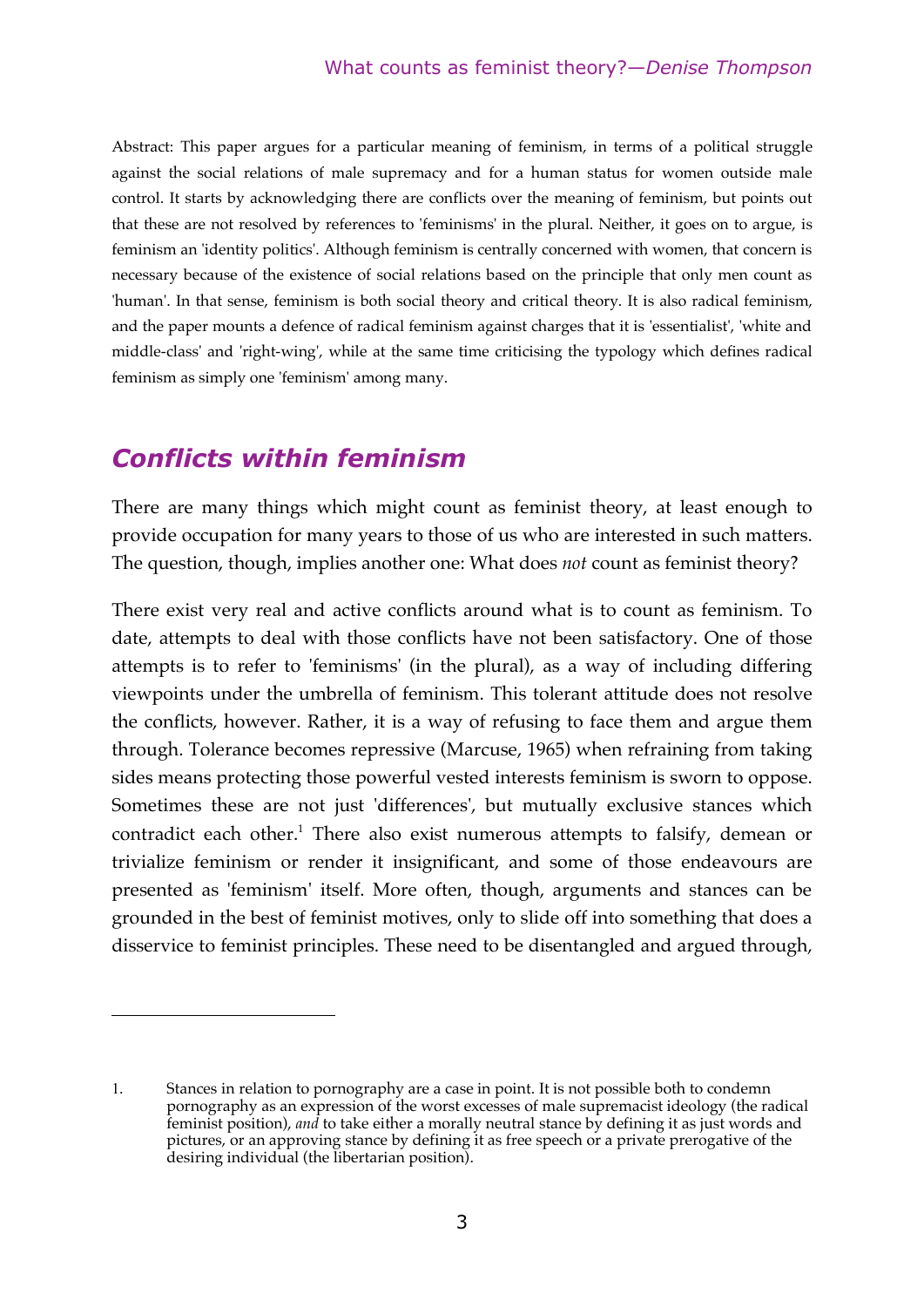and not covered over with a polite respecting of 'differences', or worse, a silencing or distorting of protest.

# *'Identity politics'*

Another way of managing conflicts within feminism is by an implicit acceptance of anything said or done in the name of feminism by anyone who identifies as 'a feminist'. This is a supposition on my part, but it seems to me that sometimes the only reason something is being accepted as 'feminism' is because someone who says she is 'a feminist' has said it. But self-identification is not a sufficient guarantee of feminist theory or politics. Feminism is not an 'identity', despite numerous references to it as 'an identity politics'. One's own feminist commitment is an important part of how we see ourselves and our presence in the world in relation to others. But we also live in a world which is in many ways antagonistic to feminism, and that world also structures and gives meaning to our sense of who we are. In that sense feminism is a struggle within the self, between who we are as a result of living in a world which requires women's subordination to men, and who we are as a result of trying to live in accordance with feminist principles. The waging of that struggle will sometimes involve striving to be what we are not, or not yet. It will involve extricating oneself from meanings and values which feel as real as anything can feel (because they emanate from the dominant reality which masquerades as the only reality), but which can be seen to damage us once we take account of what feminism has exposed about that dominant reality. Seen in this way, feminism is a kind of *non*-identity, of what we are not yet, or not consistently, but are striving to become.

That said, though, it must also be said that characterizing feminism as 'an identity politics' is understandable in the light of what feminism has exposed about the situation of women. It is an assertion on the part of women of a human status in their own right, and as such, it is an important part of the feminist project. But unless it is accompanied by a recognition of what it is which *denies* a human status to women, that is, the social relations of male supremacy, and the ways in which we are implicated in that, it risks reproducing those very relations of domination, this time in the guise of 'feminism'. If domination is not named for what it is, it continues to operate nonetheless.

In the case of a concept like 'identity', the risk is that of abstract individualism, one of the chief ideological mechanisms for denying the existence of social domination.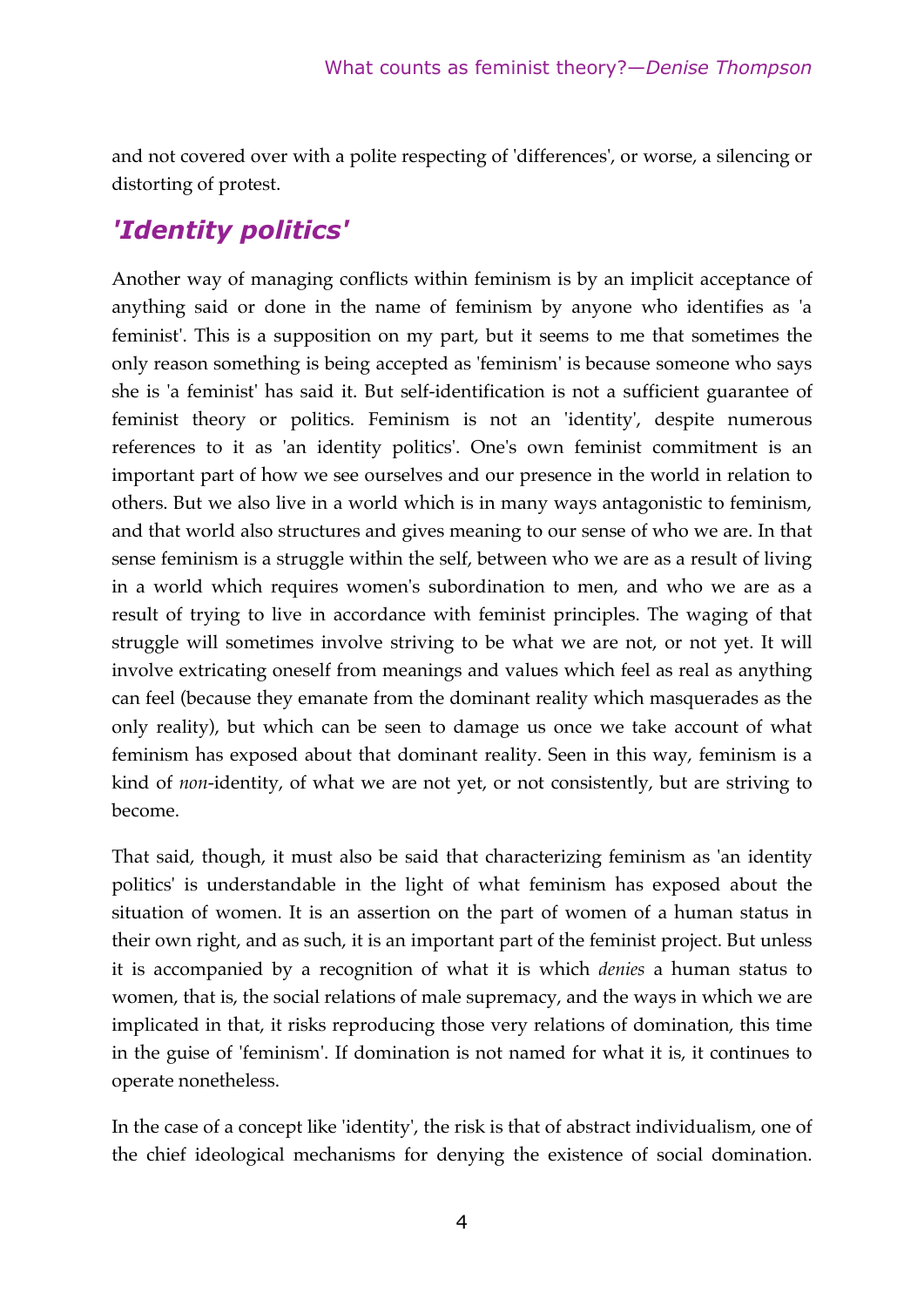Abstract individualism can be found wherever individuals are presented as autonomous, discrete entities, and 'society' is seen only as a coming together into 'groups' or 'community' of individuals already possessing attributes as aspects of the self. It is certainly the case that this is the way 'identity' feels. Desires, beliefs, feelings, emotions, behaviours, attitudes, self-esteem (or lack of it) certainly feel like intrinsic aspects of oneself. But 'internal' (to the individual) mental states and processes can also be the effects of social domination on the individual psyche. Domination—social relations which ensure that some will prosper at others' expense and which render people powerless in the face of humanly contrived institutions operates not only by means of overt force and the coercion of people against their will. It also operates, and most efficiently, to the extent that the subordinated embrace it as their own meaning and value, and everyone acknowledges it as the only possible reality. Abstract individualism enables the stability of relations of ruling by presenting the effects of domination as something inherent in the individual, <sup>2</sup> and not the effect of domination at all because the social relations of ruling remain unacknowledged.

If domination can penetrate the deepest recesses of our psyches and make us complicit with our own subordination, then we need to be wary about what we include in any 'identity' we might embrace. We need some way of sorting out which aspects of the self might be complicit with domination, and which aspects belong with the struggle to resist and extricate ourselves from it. Feminism, by identifying the social relations of male supremacy, enables this sorting out process. The concept of 'identity' is relevant only to the extent that each of us has to do the sorting out for ourselves, because the sorting out happens within the context of our own personal lives. This is the burden of the feminist slogan 'the personal is political', and of the feminist challenge to the public/private distinction. Feminism speaks publicly about what is most private and personal, theorizes about what is lived experientially, and generalizes about the detailed particulars of intimate relationships. That can feel like an intrusion. But it is as well to remember that we are already intruded upon—by those relations of ruling into which we were born and which captured us before we

<u>.</u>

<sup>2</sup>. As Sheila Jeffreys has reminded me, this used to be called 'the man in our heads'. This phenomenon can manifest itself in all sorts of ways, not only as self-hatred, depression and low self-esteem, but also through embracing, rather than struggling against, forms of pleasure and desire which harm and degrade.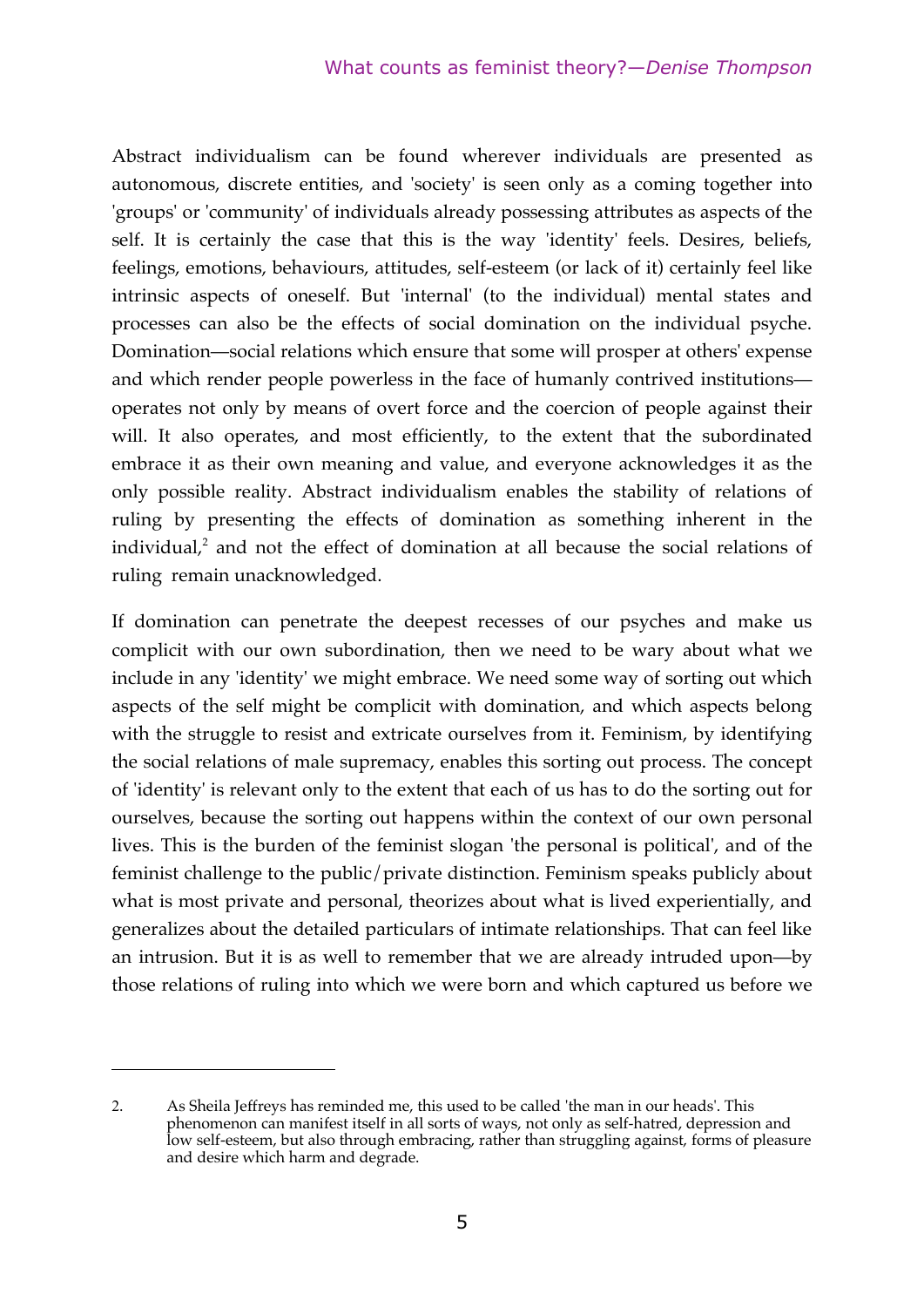were aware of what was going on. We must allow feminism to intrude on our private lives if it is to reach those places where domination already resides.<sup>3</sup>

So feminism is not an 'identity' in any immediate and transparently obvious sense, although it can certainly have effects on how we see ourselves and our relations in the world, if we let it. By the same token, and for much the same reasons, neither is it a matter of personal opinion in any sense which implies that anyone's opinion is as good as anyone else's. Feminism has its own logic, meaning and practice. Where opinions come into conflict they must be argued through with reference to feminism itself, not evaded through fear of offending or out of a misplaced sense of everyone's right to be heard. While this is a right which has deservedly been embraced by feminism, it goes along with a corresponding duty, that of keeping oneself informed, what Lorraine Code has called 'epistemic responsibility' (Code, 1987). Opinions held in ignorance or defiance of what feminism is, cannot be granted the same status as genuinely feminist beliefs. While the upshot of any particular argument may be no more than an agreement to disagree, the fact of the disagreement needs to be acknowledged, and not covered up with a veneer of a false harmony.

# *What is feminism?*

<u>.</u>

But the first task is to say what feminism *is*. Of course, 'what feminism is' is by and large dependent on the context within which the question arises and the purposes for which it is asked. (See, for example, the various discussions of what radical feminism means in *Trouble and Strife*, 1993). My own quest for clarification of the meaning of feminism started some years ago with my reading of a number of texts identified as feminist, which aroused in me a sense of unease and confusion that such positions were being presented as feminism.<sup>4</sup> Positions on sexuality such as these (which later came to be called 'libertarian') bore very little relation to what I understood to be feminist positions on sexuality. What was even more confusing was that these libertarian positions appeared to stand in stark contradiction to feminism. It seemed to me that they did no more than reiterate what feminism had

<sup>3</sup>. For an extended discussion of what is involved here, see Catharine MacKinnon's account of 'consciousness raising' in: MacKinnon, 1989.

<sup>4</sup>. The texts were purporting to present feminist positions on sexuality. (They included: *Heresies*, 1981; Vance, ed., 1984; Snitow at el., eds, 1984; *Feminist Review*, ed., 1987.) They are discussed in Thompson, 1991. My book was printed privately since no feminist publisher I approached was interested in publishing it. For arguments on sexuality similar to my own, see: Coveney et al., 1984; Jeffreys, 1990; Reti, ed., 1993.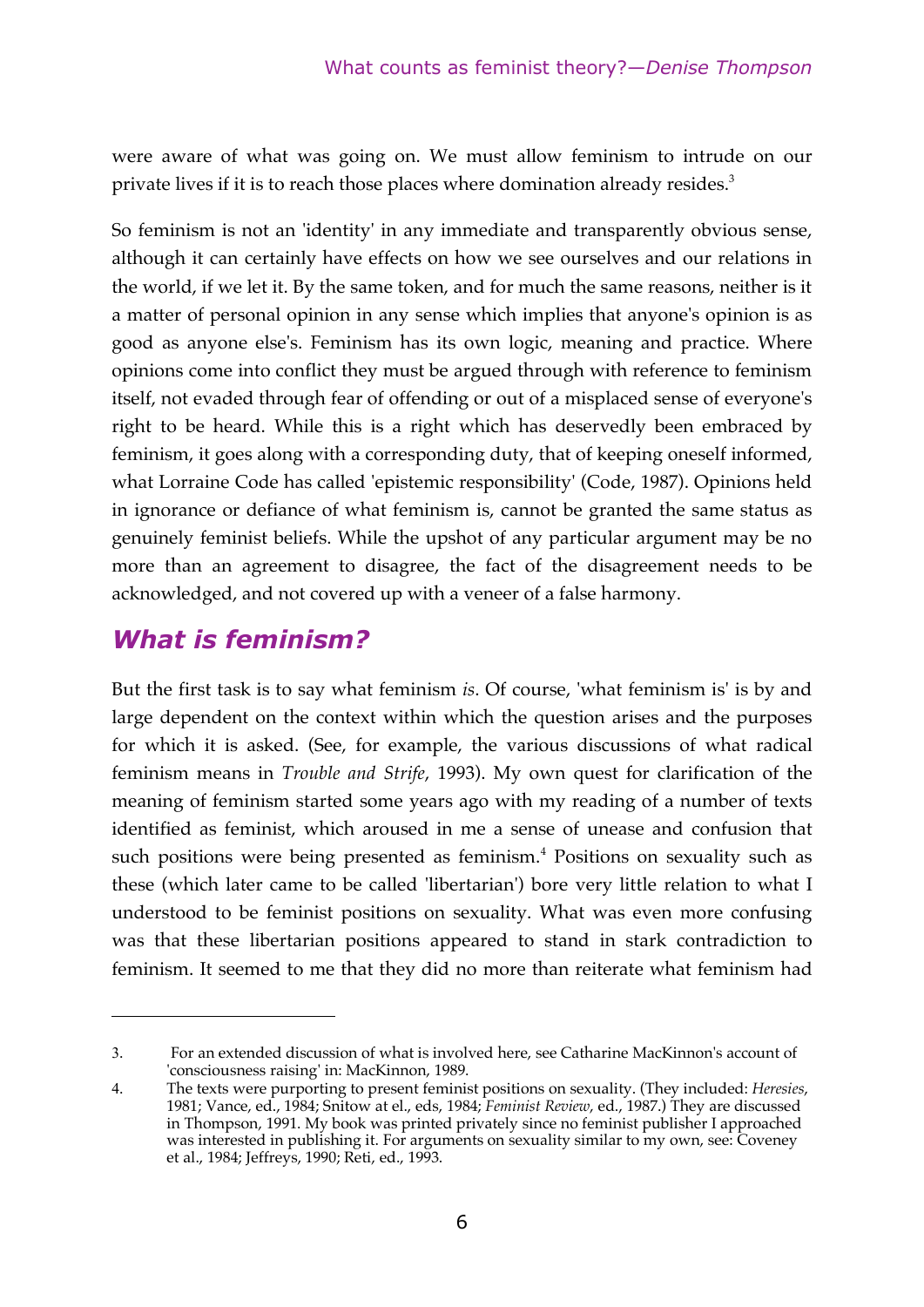already brought strongly into disrepute. How could these positions be argued in the name of feminism itself? This was the context within which I embarked on a selfimposed task of making explicit the meanings and values of the feminist project.

The first answer I found to the question of what feminism is, was that it was obviously in some sense concerned with women. Just as obviously, though, it was not only about women, since there are many discourses about women which are patently not feminist. One exemplary instance of such a discourse was Babette Francis' contribution to the book edited by Robyn Rowland, *Women Who Do and Women Who Don't Join the Women's Movement*. Francis was a founder of the antifeminist group 'Woman Who Want to be Women', a member of a number of 'pro-life' (i.e. anti-abortion) groups, and a committee member of the right-wing 'Council for a Free Australia'. She was opposed to 'abortion on demand, government-funded 24 hours-a-day crêches, and propaganda for education based on the assumption that sex differences are entirely socially induced rather than innate'. She believed that Christianity had been instrumental in 'establishing the philosophical basis for the equality of women' and in 'enhanc[ing] women's status', and that 'the Catholic tradition in particular' had benefited women by upholding 'the principle that women should not have to subject their bodies to contraception, abortion and sterilization to achieve equality with men'. She was convinced that the principles she espoused were in women's best interests. She considered herself 'a feminist in the true sense of the word' in that she was 'a believer in equal rights for women', although she opposed the 'beliefs and methods' of 'women's liberationists' (Rowland, ed., 1984: 130-1). It seemed to me that such a farrago of distortion could not be adequately identified as anti-feminist as long as feminism was defined only in terms of women, or even in terms of women's rights or women's equality with men, since the terminology could be so easily co-opted by right-wing discourse.

So while focusing on women *is* central to the feminist project, there needs to be some way of distinguishing feminism's focus on women from positions like the one outlined above. The answer I came up with was that feminism's concern for women is, in the most general sense, a concern to assert that women are human too, in the face of male supremacist social conditions which deny that by ensuring that only men count as 'human' <sup>5</sup> and by defining women's existence only in terms of

1

<sup>5</sup>. There is a wealth of feminist material exposing that central structuring principle of the social relations of male domination, that only men count as 'human'. To mention just a few: Okin, 1979; Lloyd, 1984; Pateman, 1988; Pateman, 1989; Nye, 1989; Le Dœuff, 1991.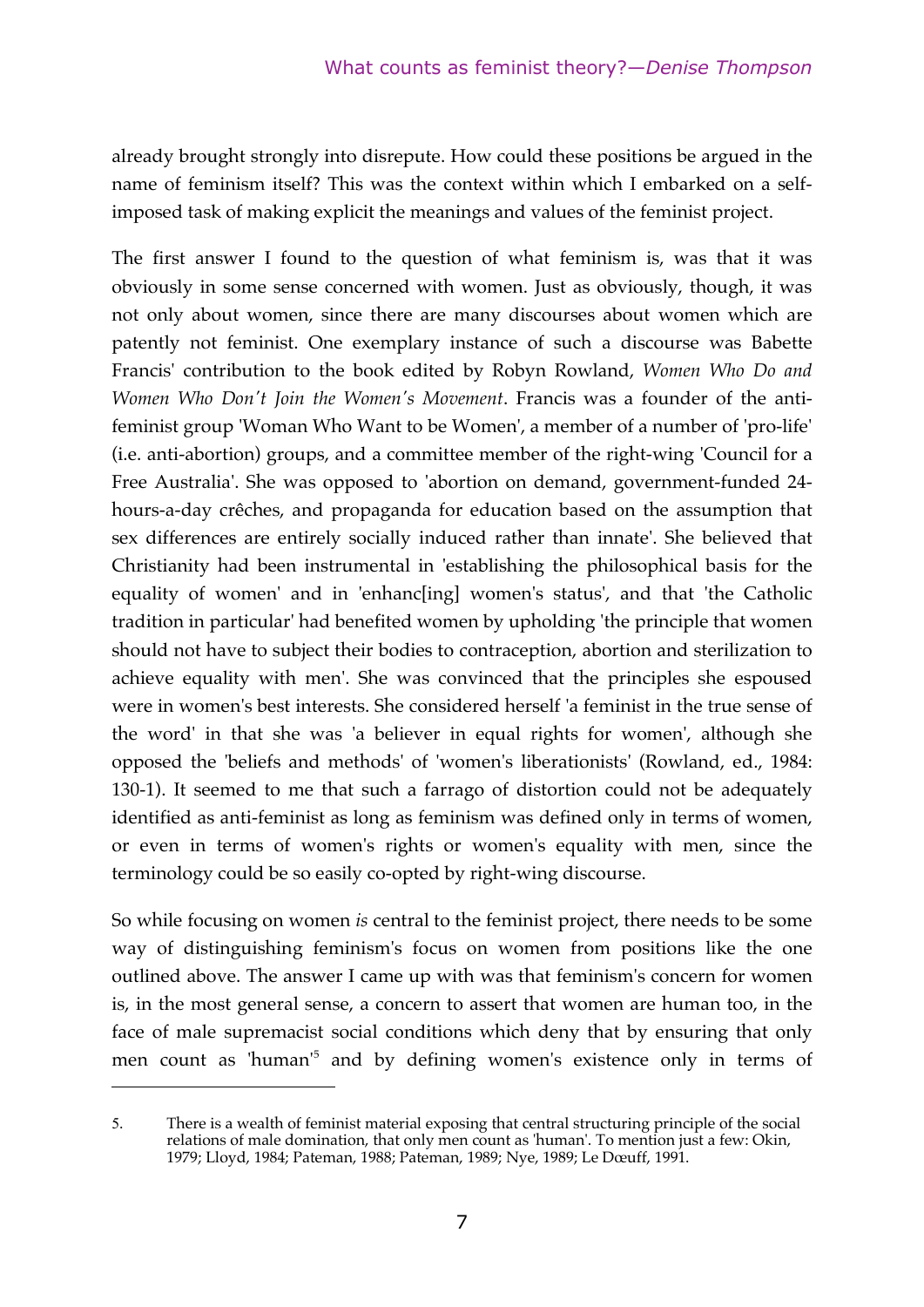subordination to men. Feminist campaigns for safe and legal means of abortion, contraception, publicly funded childcare, equal pay and workforce participation, etc., were among the means directed towards ending women's subordination to men through such mechanisms as enforced pregnancy and childbirth and childcare, financial dependence, destitution, isolation in the private household and subjection to male violence. And the feminist insistence that differences between the sexes were socially constructed rather than natural, was an insistence that male supremacy was not inevitable. Feminism asserts that male domination exists, but that it is a social system of meanings and values and hence within the realm of human action and responsibility, and that it not only *can* be challenged, it *ought* to be.

Feminist theory, then, is essentially social theory (Eisenstein, 1984: xiii), since it is inspired by the need to struggle against those social conditions which require women's subordination to men. There was, therefore, never any real need for a 'sex/gender' distinction. Feminism 'always already' (as the Althusserians used to say) treated sex as a social phenomenon, as constituted by norms and mores, beliefs and practices detrimental to women. By separating 'sex' out from 'gender', the distinction undermined that feminist insight. By confining the social to 'gender', it placed 'sex' somewhere outside it. It is hardly surprising, then, that 'gender' has developed as a very slippery concept which can be used for any purpose, including anti-feminist ones. Because it has no meaning (except as a grammatical term), it can take on any meaning, only one of which (and not the most common one) refers to the social relations of male supremacy. And having usurped the position of *the* subject matter of feminism, it has served as a euphemism bowdlerizing the feminist message. What feminism uncovered about the social relations between the sexes and the social arrangements of sexuality is more starkly named as 'sex'. That is the term under which we already know and understand the problem and its intransigence. There is no new thing called 'gender'. (For a fuller discussion, see: Thompson, 1989; Thompson, 1991; Thompson, 2001).

Feminism is also *critical* theory, <sup>6</sup> in the sense that it is not morally and politically neutral. On the contrary, it is founded on a standpoint of commitment to the

1

<sup>6</sup>. In the sense elucidated by the Frankfurt School—Horkheimer, 1972 (especially 'Traditional and Critical Theory'); Marcuse, 1988 (especially 'Philosophy and Critical Theory')—and implied by Marx's eleventh thesis on Feuerbach—'The philosophers have only *interpreted* the world in various ways; the point is to *change* it'. See also Catharine McKinnon's discussion of 'Method and Politics' in McKinnon, 1989.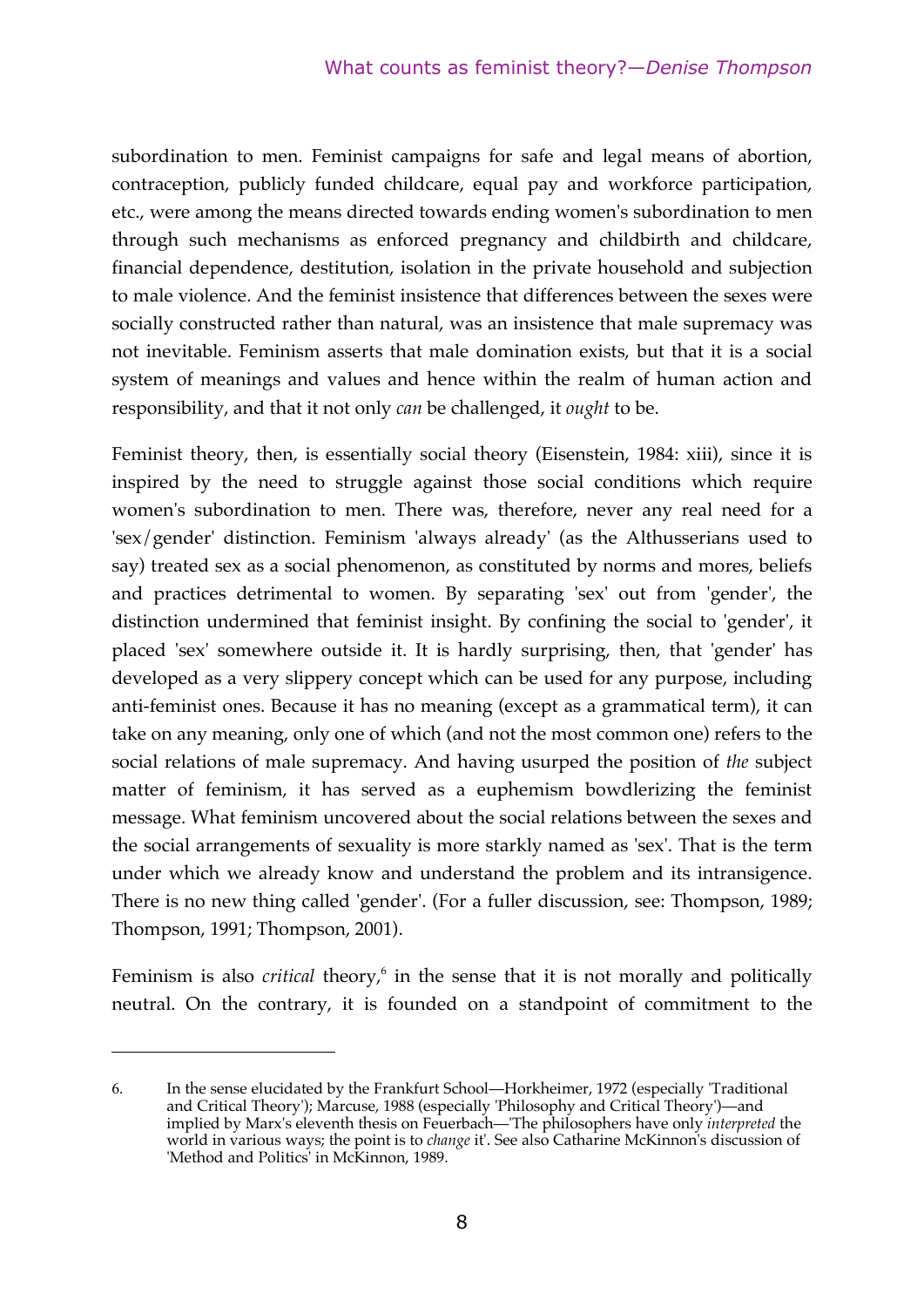interests of the oppressed and subordinated, and hence of opposition to social relations of ruling. Its concern with 'society as it is' says 'this ought not to be so' insofar as social reality conforms with the dictates of domination. It is an exposure of social domination *as* domination, with the aim of challenging injustice, exploitation, subordination and the degrading conditions to which domination condemns large segments of the population. It starts from the interests of women because women are the most immediate victims of male supremacy, and because the harms done to women are too little recognized as domination's systematic effects and the most vociferously disputed when they are publicly exposed. But from the beginning it stands in opposition to the dehumanizing social conditions of all forms of domination, that is, of social relations which operate in the interests of the powerful and violate the human rights and dignity of others. Opposition to every kind of domination is central to the feminist project, not only because all forms of domination harm women, but also because no form of domination has been adequately accounted for unless its male supremacist aspects have also been exposed.

This feminist stance of opposition to all forms of domination is most clearly expressed in the early radical feminist argument to the effect that women's oppression is the earliest and primary form of oppression. (For examples of this early argument, see: Thompson, 2001). This argument appears to have vanished from the feminist repertoire, and as a consequence its implications have not been drawn out, nor the problems with it discussed. As far as the problems are concerned, there are two. The first is the attempt to locate women's oppression as the first form of oppression in history (or rather, prehistory). The problem with this is that the surviving records are scanty and not at all clear about what can be said about women's status from the few traces which remain. Neither is it clear how relevant prehistorical times are to the present. (For an insightful example of this kind of history, though, see: Lerner, 1986).

The second problem involves couching the issue in terms of 'women's oppression' rather than, in the first place, in terms of opposition to male domination. The phrase 'women's oppression' does not immediately identify the problem which is at issue. The problem is not women themselves, but those ways of structuring social reality to maintain women's subordination to men, that is, male supremacy. What is at issue is not in the first place forms of oppression, but forms of domination. Domination certainly has oppressive effects. But focusing on the oppressions without first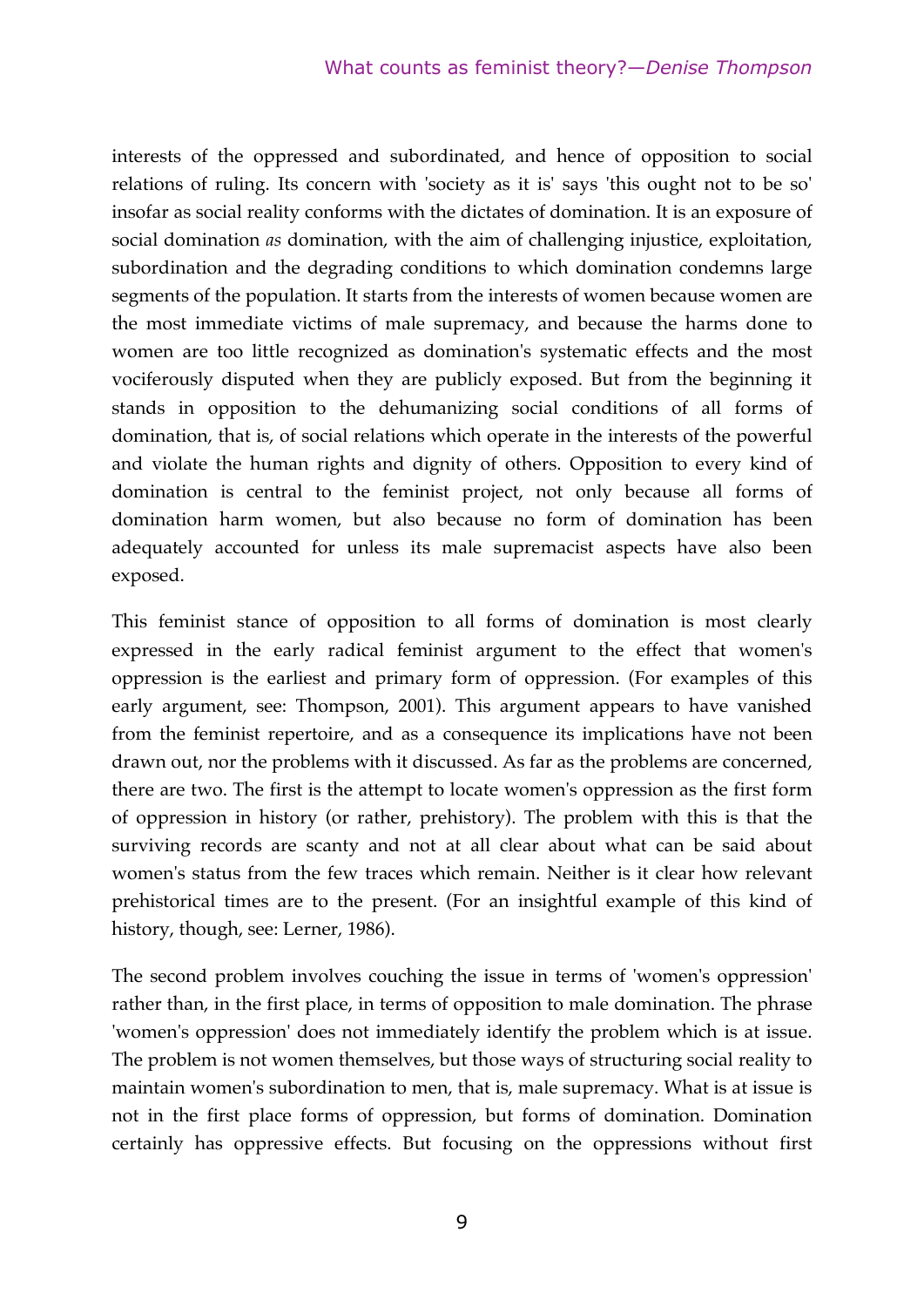acknowledging the systematic social arrangements of domination, tends to divert attention away from those social arrangements. What remains then is simply a set of categories of the oppressed, whose oppression risks being seen as emanating from their own intrinsic characteristics, rather than from the institutions, practices, meanings and values of social domination.

So the early radical feminist argument about political priorities needs rewording in terms of 'male domination' rather than 'women's oppression'. Once the primary focus of attention is shifted from oppression to domination, that argument becomes one about the priority of male domination. It is this argument which has received very little, if any, attention. Instead, the focus on women's oppression rather than male domination has tended to focus attention on hierarchies of oppression among women. The best known of these is that which centres around the concepts of 'Western, white and middle-class women' versus 'women of colour', 'indigenous women' and 'Third World women'. It is undoubtedly the case that some women are more (and some less) privileged than other women, and that needs to be acknowledged along with the extent to which women are complicit in maintaining and reproducing these hierarchies. But it must also be acknowledged that these hierarchies originate in social structures of power and privilege which cannot be reduced to the attributes of individuals (although we are all morally and politically responsible for our own positioning in relation to these structures, a responsibility which also includes the possibility of recognizing where we are *not* responsible because of the coercive nature of relations of ruling). And among forms of social domination—usually designated as race, class and sex (or 'gender')—it is male domination which constitutes the subject matter of feminism.

It is opposition to male domination which defines the feminist enterprise and marks it off from other standpoints, and hence supplies feminism with its political priorities. As a consequence, it brings a new light to bear on those other great loci of domination, race and class, by asking the question: To what extent are racism and capitalist class domination also forms of male domination? How is that grand structuring principle of male domination—that only men count as 'human' implicated in those other great exclusions from human status, rights and dignity, those based on racial and ethnic categorization and on lack of access to material resources? It is this kind of question which has as yet received little attention within feminist theory. (For some attempts to address this question in the context of 'race', see: Thompson, 2001; Winter, 1994; Winter, 1997; Winter, 2001).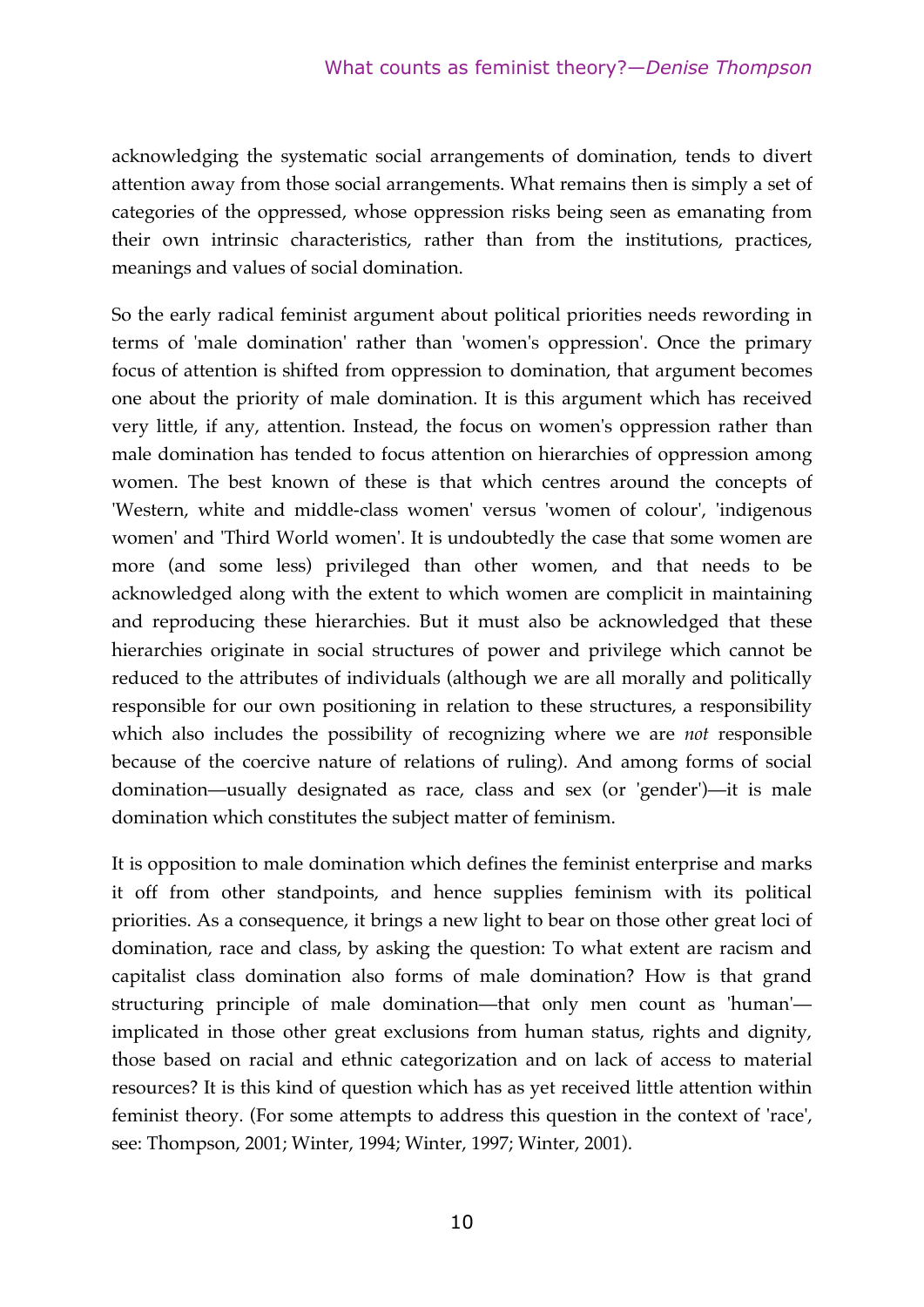# *Radical feminism*

What counts as feminist theory, then, is that theory which unequivocally challenges the social problem of male supremacy. In this sense, feminist theory is radical feminist theory. It is radical feminism, with its stubborn insistence on exposing the systematic pervasiveness of male violence against women and the central part played by sexuality in maintaining men's domination over women, which has been most consistent and persistent in the struggle against male supremacy. And it has been roundly trashed for its pains.

There exists an extensive literature within the feminist publishing industry purporting to demonstrate the inadequacies, falsehoods and absurdities of the radical feminist standpoint. So pervasive is this stance that it is impossible to provide an exhaustive list of citations.<sup>7</sup> It consists largely of off-hand, dismissive references to radical feminism's supposed 'essentialism', 'biologism', 'false universalism', and complicity with right-wing moralism (to identify the most frequently alleged of the claims).<sup>8</sup> These assertions are presented as so self-evident as to be beyond dispute. It is as though there used to be a debate but it's over now<sup>9</sup> and everyone is currently in complete agreement that radical feminism is at best outmoded, or worse, an embarrassing mistake which must be thoroughly repudiated.

But there never was any debate. Radical feminism's 'essentialism' (etc.) was instantly widely accepted, despite a number of serious problems with this kind of criticism. Among those problems are a certain incoherence in the basic terms used, the misrepresentation and distortion of radical feminism on which the criticisms rely, and most importantly, the denial of male supremacy which the criticisms entail. (For detailed accounts of the these problems, see: Thompson, 1991; Thompson, 2001). But it has been extraordinarily difficult to get any counter-arguments onto the public agenda. Histories of feminism tend to caricature and marginalize radical feminism (Cameron, 1993).<sup>10</sup> Conferences and anthologies, especially on sexuality (or

<u>.</u>

<sup>7</sup>. The following are some representative examples: Echols, 1983; Echols, 1984; Eisenstein, 1984; Segal, 1987; Weedon, 1987; Alcoff, 1988; Tong, 1989.

<sup>8</sup>. The writers attacked in these terms are among the most important of the 'second wave' generation of feminist theorists. They include: Kate Millet, Mary Daly, Andrea Dworkin, Catharine MacKinnon, Adrienne Rich, Shulamith Firestone, Sheila Jeffreys, Susan Brownmiller, Susan Griffin. Dale Spender, Robin Morgan.

<sup>9</sup>. I am indebted to Chris Brickell for this insight.

<sup>10</sup>. Diane Richardson mentions the omission of radical feminism from two books on 'British feminism'. The 1998 volume, *Australian Feminism: A Companion*, has a brief, two-paragaph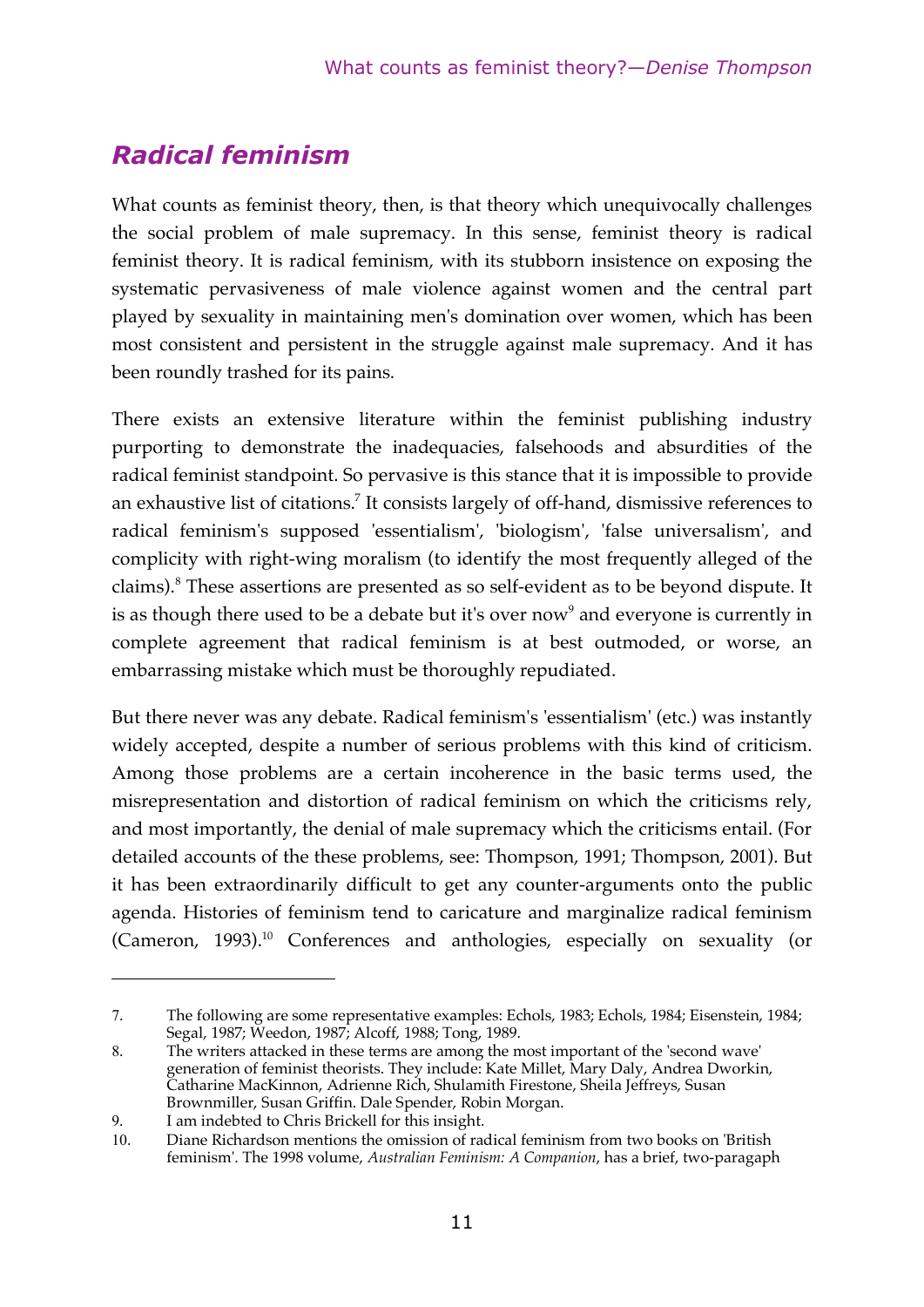'sexualities', in the plural), tend to exclude the radical feminist perspective altogether (Jackson, 1997/8; Richardson, 1996b).<sup>11</sup> This is not a conspiracy to exclude radical feminists from 'certain academic and publishing cliques', as Debbie Cameron has remarked. Neither is it absolute since, as Cameron points out, 'some women at the radical end of the spectrum do write feminism's history (e.g. Sheila Jeffreys)'. Her view is that the events are still too raw in the 'personal memories' of the participants, and that it will take a younger, more detached generation to do the Women's Liberation Movement justice. She also points out, however, that the scantiness of written resources may be a large part of the problem, in which case radical feminists need to bear this in mind in order to 'leave our mark on history' (Cameron, 1993).

I suspect, however, that the problem lies deeper. It is true that there is no conspiracy in any sense which implies conscious deliberation and overt collusion on anyone's part. There are no meetings held or committees formed to discuss the issues, make decisions, implement policy and state explicitly that radical feminism is beyond the pale and radical feminists unwelcome. There is no need for it. Male domination is the 'default option' of our society, that is, what happens automatically unless care is taken to change it. Antagonism to radical feminism is already well-entrenched in the dominant norms and mores of our culture. It is ensured by the practical common sense of the social relations of ruling of male domination (to adapt an insight of Antonio Gramsci's). By identifying the enemy and exposing the social mechanisms and effects of male supremacy, radical feminism transgresses a major requirement of the social order—it breaks the silence which keeps male power in operation as the dominant social reality. There is no need for any organized collaboration against radical feminism—it already exists in the systematic requirement that domination not be named as domination. What radical feminism exposes about ourselves and our society is so disturbing, so discomforting and distressing, that it is hardly surprising it is so frequently ignored or misrepresented.

1

entry under 'Radical Feminism', which does scant justice to the influence of radical feminism in Australia (Caine, ed., 1998). Jean Curthoys commented in her review of this book that, 'despite the editor's assertion that there are many voices, only one is heard', and that one is post-colonial/postmodern feminism. She concluded that the book is not for anyone who might have 'a dangerous curiosity about what has been written out of history' (Curthoys, 1998).

<sup>11</sup>. Stevi Jackson makes this point about an anthology of papers from a 1995 conference in London*, New Sexual Agendas*, edited by Lynne Segal. Radical feminism was also conspicuous by its absence at the conferences organized by the Humanities Research Centre at the Australian National University in Canberra in 1993, on the theme of 'Sexualities and Culture'. A protest about the exclusion of radical feminism, with 27 signatories, was ignored by the conference organizers.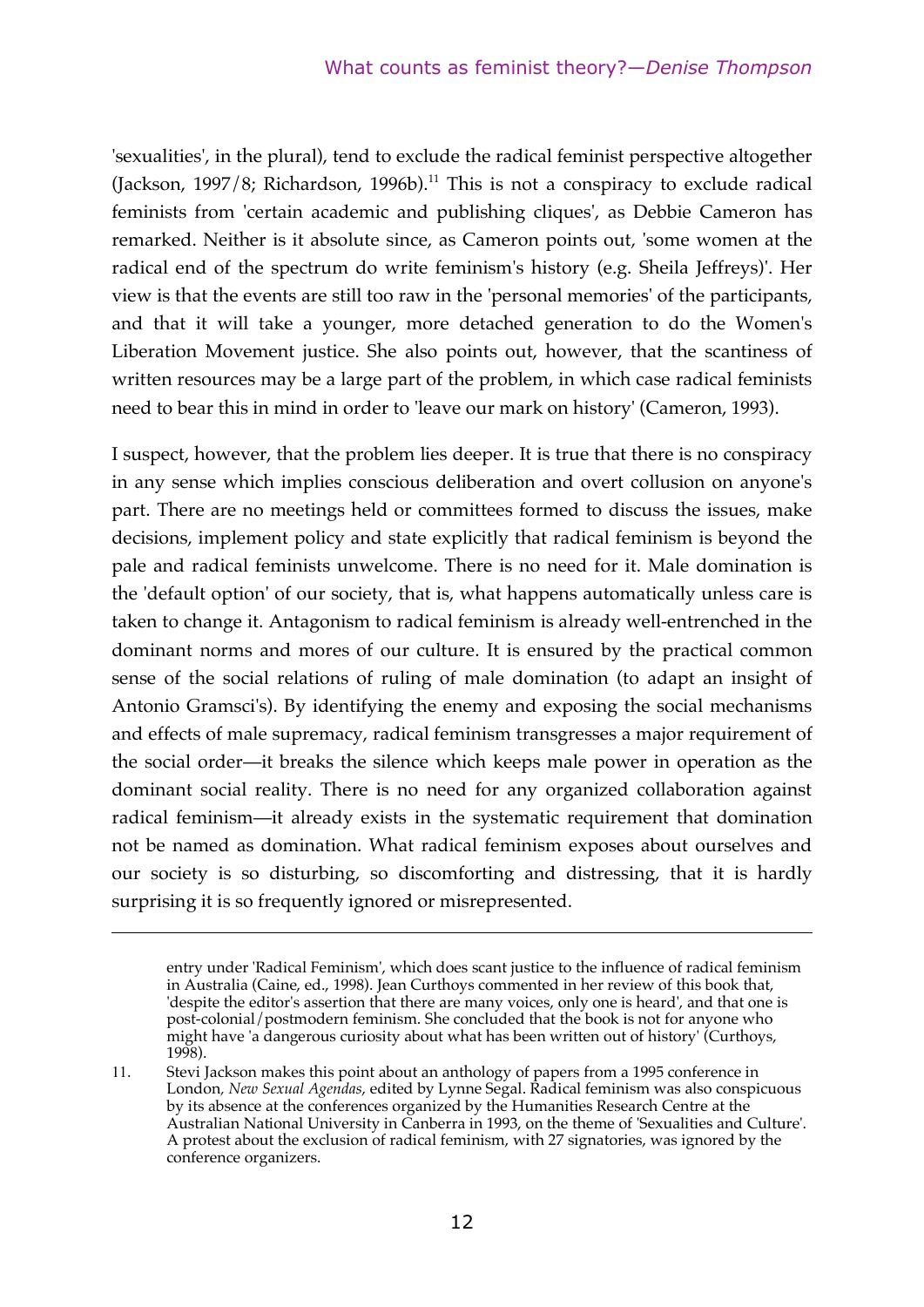# *Defending radical feminism*

There have appeared a number of defences of radical feminism. $^{12}$  All challenge the accusation of 'essentialism' and insist that it is inaccurate, demonstrating the point over and over again in their own work. As Stevi Jackson has commented:

It is indeed odd that a perspective dedicated to challenging and changing both male and female sexuality, and to transforming radically our ideas about what is erotic, should be seen as biologically determinist … What is the case is that radical feminists have problematized desire and pleasure and have suggested they might be reconstituted (Jackson, 1996: 24).

But these defences go only part of the way towards redressing the imbalance because they tend to concede too much. They agree, for example, that there are some radical feminist writings which are 'essentialist'. Diane Richardson suggests that Mary Daly and Kathleen Barry 'have alluded to an essential female/male sexuality' (Richardson, 1993: 82). Sylvia Walby also finds in radical feminist writings some tendencies towards 'essentialism, frequently of a biological sort', notably in Shulamith Firestone's work, although she regards these criticisms as largely 'unduly exaggerated' and 'misplaced' (Walby, 1990: 68, 121). Stevi Jackson refers to 'the diversity of opinion among radical feminists', as part of her objection to the caricature of radical feminism as 'essentialist' and 'anti-sex', thus implying that there are some radical feminists who *are*, just not all of them. (She also quite rightly points out that 'opposition to specific sexual practices' does not equate with 'an anti-erotic stance') (Jackson, 1996a: 24). Everybody, whether radical feminist or not, appears to agree that Shulamith Firestone's *The Dialectic of Sex* is 'essentialist', although as Sylvia Walby has pointed out, Firestone's argument did allow for the possibility of

1

<sup>12</sup>. Rowland and Klein, 1990; Walby, 1990; Thompson, 1991; Thompson, 2001; Cameron, 1993; Bell and Klein, eds, 1996—Section Two: Radical Feminists Under Attack; Richardson, 1996a; Jackson, 1992; Jackson, 1995; Jackson, 1996a; Jackson 1996b; Jackson, 1997/8.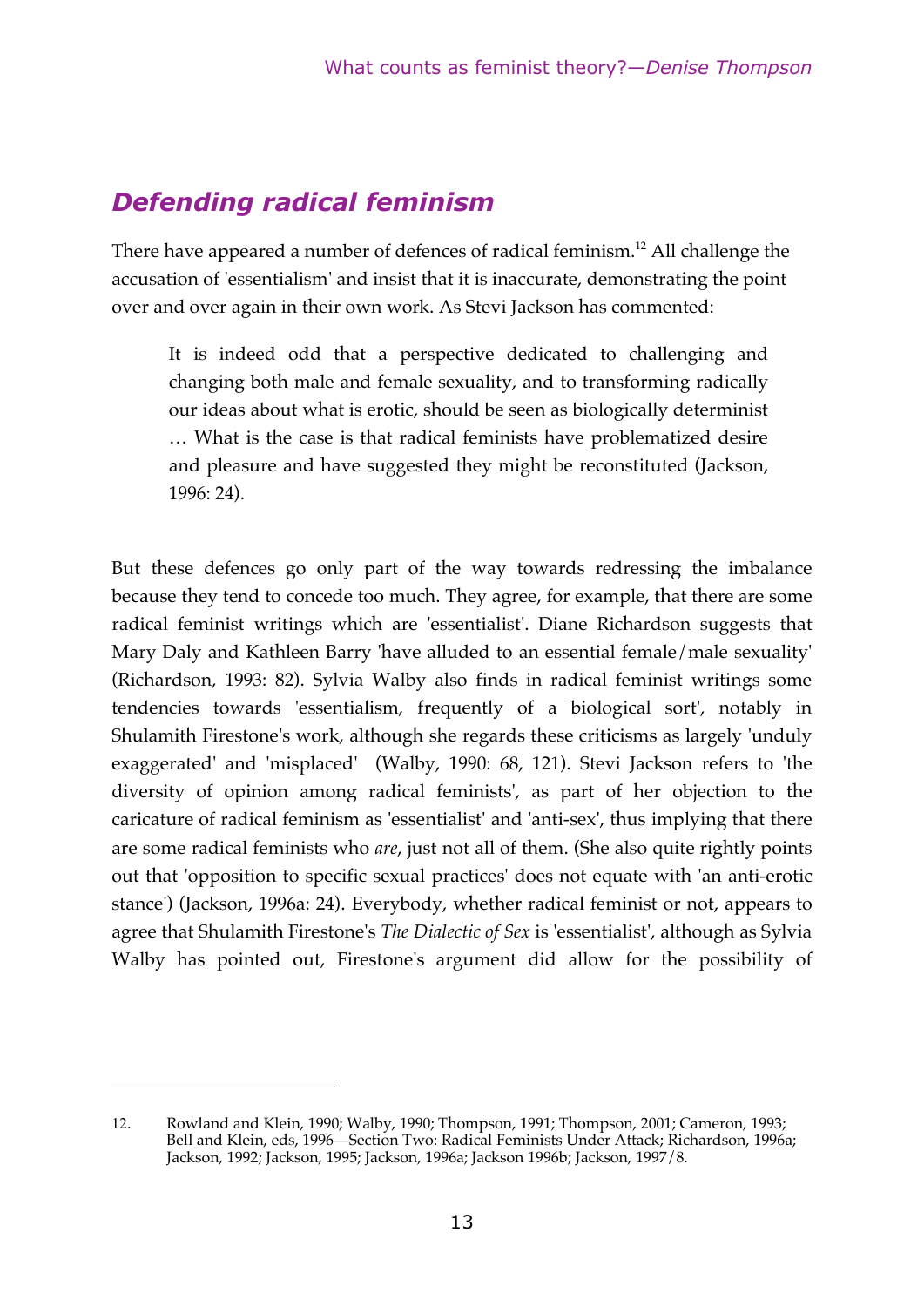historical change in the situation of women, both by way of changes in technology and through political struggle (Walby, 1990: 65-8).<sup>13</sup>

#### *Essentialism*

1

But to allow that there might be some aspects of radical feminism which are 'essentialist' is to allow too much. In the first place, those writings which are usually cited as evidence of (possible) 'essentialism' can be read another way. They can be read on the level of what Sylvia Walby refers to as 'discourse analysis' (Walby, 1990: 100-3), that is, as an account of meanings and values, as an exposure of the language, culture and beliefs which maintain women's subjection to men as social reality per se. Indeed, not only *can* they be read that way, that is the *only* way to read radical feminist writings. Whatever mistakes in linguistic expression the writers might have made (and I am not prepared to concede that they made any at all), their aim is to expose the sordid reality of male domination by unveiling its more extreme effects as systematic and purposive. Exposing the reality of domination is the first step in undermining it, since it operates most efficiently to the extent that it remains unquestioned. That radical feminist aim appears clearly and distinctly in the writings, apart from the fact that it is usually stated explicitly anyway. So obvious is the radical feminist aim of challenging male supremacy, that assertions to the contrary—that radical feminists see 'gender' (the usual euphemistic substitute for naming the enemy) as fixed, unchanging or eternal—can only be made in bad faith.

But what's wrong with 'essentialism' anyway? It is supposedly connected to the belief that social relations are unchangeable because they are based in biology. But in the light of what radical feminists actually say, such a charge is unfounded. And in the light of the purpose for which they say it—to expose domination as domination in order to challenge and oppose it—the charge is absurd. So many words have been adamantly pronounced and arguments triumphantly brought forth, on what has

<sup>13</sup>. Criticism of Firestone's book has been relentless. I do not exempt myself from this charge (see: Thompson, 1991: 67-79), although my criticism was not that her argument was 'essentialist'. Rather, I argued that her account remained too closely tied into the sexual liberation framework of the male 'New Left' of the 1960s, and that by locating the cause of women's oppression in biological reproduction, she placed insufficient emphasis on the social conditions of male supremacy. I also allowed that her book had many valuable things to say in the radical feminist cause. One can only wonder what effect the tirade of attacks might have had on Firestone herself. Certainly, she has not to date published another book, and if what Phyllis Chesler says is any indication, she has hardly flourished: 'Shulamith Firestone, author of *The Dialectics* (sic) *of Sex* and a welfare recipient, had to battle, hard, to hang onto her rent-controlled apartment in between "visits" to Belleview in the late 1980s' (Chesler, 1994: 70).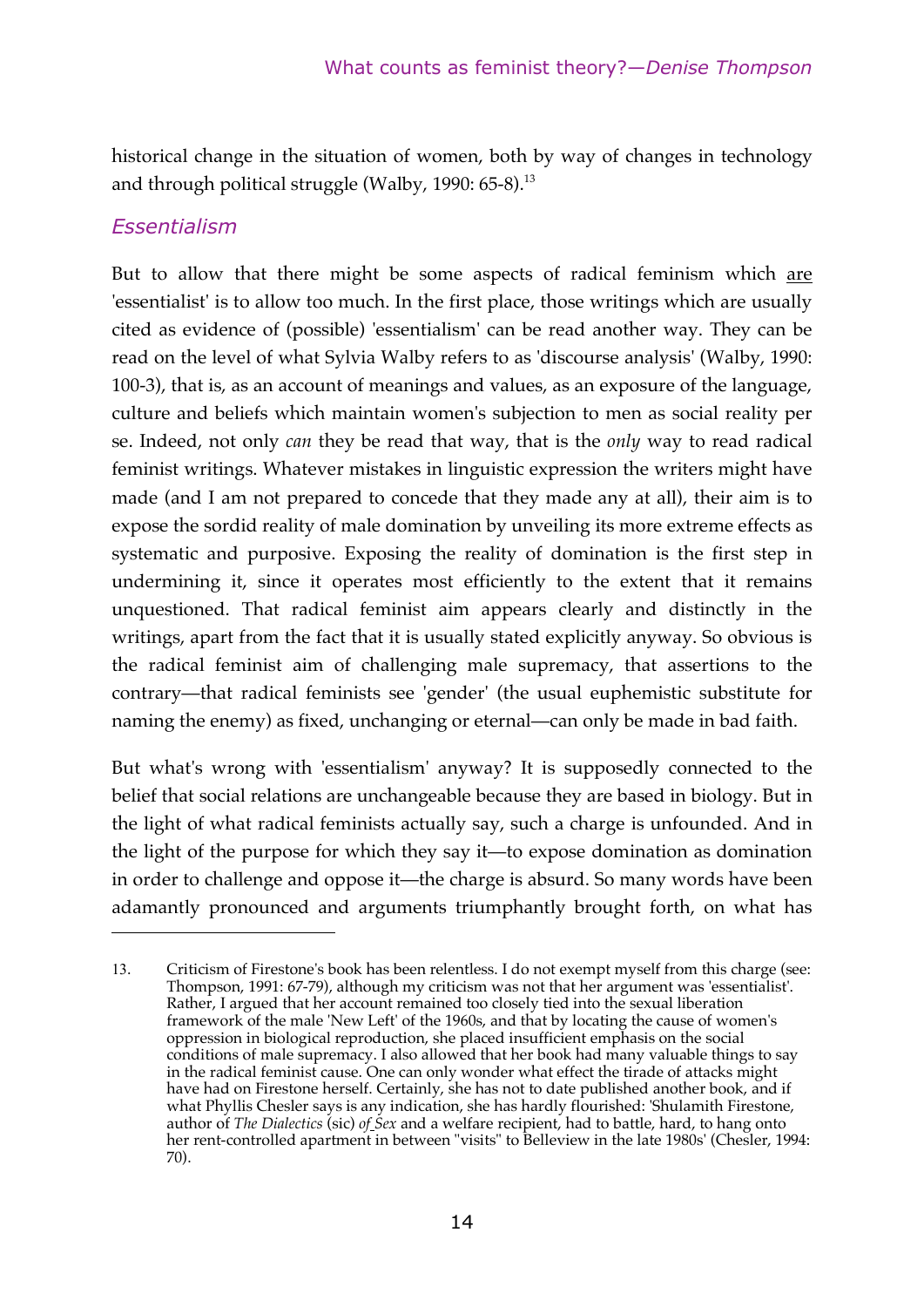every appearance of being a mere peccadillo. In the face of the very real problems feminism has uncovered, what is the harm in something which is at most nothing but an infelicity of language use? Who benefits from the enormous amount of time, energy, print and paper devoted to denouncing 'essentialism'? Certainly not those interested in greater understanding of the feminist enterprise, since the debate has hardly been noted for its clarity or its integrity.

This has not gone unremarked. Naomi Schor, for example, refers to the accusation of 'essentialism' as 'the prime idiom of intellectual terrorism and the privileged instrument of political orthodoxy', endowed with 'the power to reduce to silence, to excommunicate, to consign to oblivion' (Schor, 1989: 40). Schor does not identify radical feminism as the prime target of attack. Her purpose is to defend the work of Luce Irigaray against the charge of 'essentialism', along with the position of women's studies in the university.

Teresa de Lauretis does not explicitly defend radical feminism either, but she too finds the charge of 'essentialism' suspect. She admits to having 'use[d] the term, initially, as a serious critical concept' (although to my knowledge she tended to be circumspect and tentative in her usage—de Lauretis, 1986). She has now, she says, 'grown impatient with this word—essentialism—time and again repeated with its reductive ring, its self-righteous tone of superiority, its contempt for "them"—those guilty of it' (de Lauretis, 1989: 3). She also suggests that there is nothing wrong with 'essence' anyway, since it can be interpreted as a definitional question (she uses the term 'nominal'), as a question about what marks feminism off from anything else: 'For there is, undeniably, an essential difference between a feminist and a nonfeminist understanding … That difference is essential in that it is constitutive of … feminism' (pp.3-4). In that case, accusations of 'essentialism' are groundless. She suspects, though, that all the fretting about 'essentialism' conceals a deeper reluctance. 'I would now suggest', she says,

that what motivates the suspicion or the outright construction, on the part of Anglo-American feminists, of a fantom [sic] feminist essentialism, may be less the risk of essentialism itself than the further risk which that entails: the risk of challenging directly the socialsymbolic institution of heterosexuality (de Lauretis, 1989: 3, 32).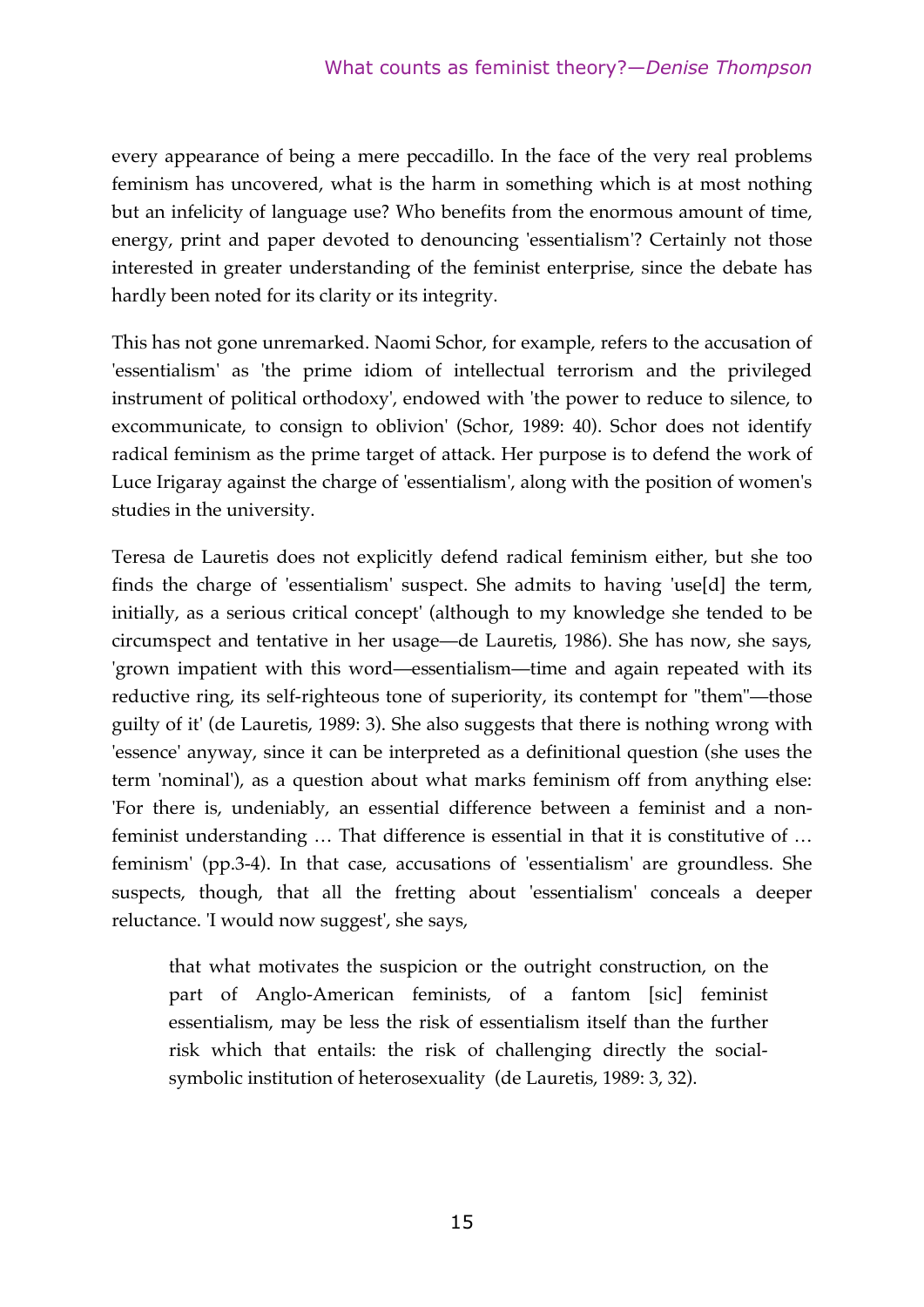In other words the 'essentialism' accusation serves a purpose, and that purpose is to deflect attention away from uncovering the social structures of power. De Lauretis calls those structures 'heterosexuality' whereas I would prefer the term 'male domination', but the point remains. The 'essentialism' accusation is a diversionary tactic serving to divert attention from the real issues (Thompson, 1989; Thompson, 1991). Feminism doesn't need any more accusations of 'essentialism'. Whether hurled or repudiated, it's a barrier to getting on with the real business of challenging male supremacy.

#### *Race and Class*

As well as this concession to the 'essentialism' accusation, these defences of radical feminism too hastily concede that radical feminism has not dealt adequately with race and class. They remind us that no other type of feminism has either, and, as Debbie Cameron points out, 'there's little support for the idea that 1970s feminists were not aware of race and class' (Cameron, 1993: 12). But there is no acknowledgement of that early radical feminist argument I mentioned above. It had its problems but it was a starting point for theorizing all forms of domination (or rather 'oppression', which was the preferred terminology). At the very least it would mean staying within the feminist paradigm. It is feminism's peculiar genius to have discovered the social system of male supremacy (if 'discovered' in the right word to apply to something that is already so familiar and well-known, although not under that name), just as Marxism and the political left have exposed capitalism as a system of social domination rather than simply economics or the production and circulation of commodities (MacKinnon, 1989), and anti-racist movements have uncovered the systematic nature of racist dehumanization (once again, if 'uncovered' is the right word for what is a daily occurrence). To bring to bear on race and class the insight that male domination is the primary form of domination might throw new light on these other loci of domination, and in such a way as to uncover common themes of dehumanization. But unless this early argument is acknowledged, what radical feminism has had to say about race and class has not been acknowledged either.

#### *The typology*

Another concession made to the attacks on radical feminism is an implicit acceptance that there *are* different forms of feminism and that radical feminism is just one type of feminism among many. But there are no different types of feminism. (Still less are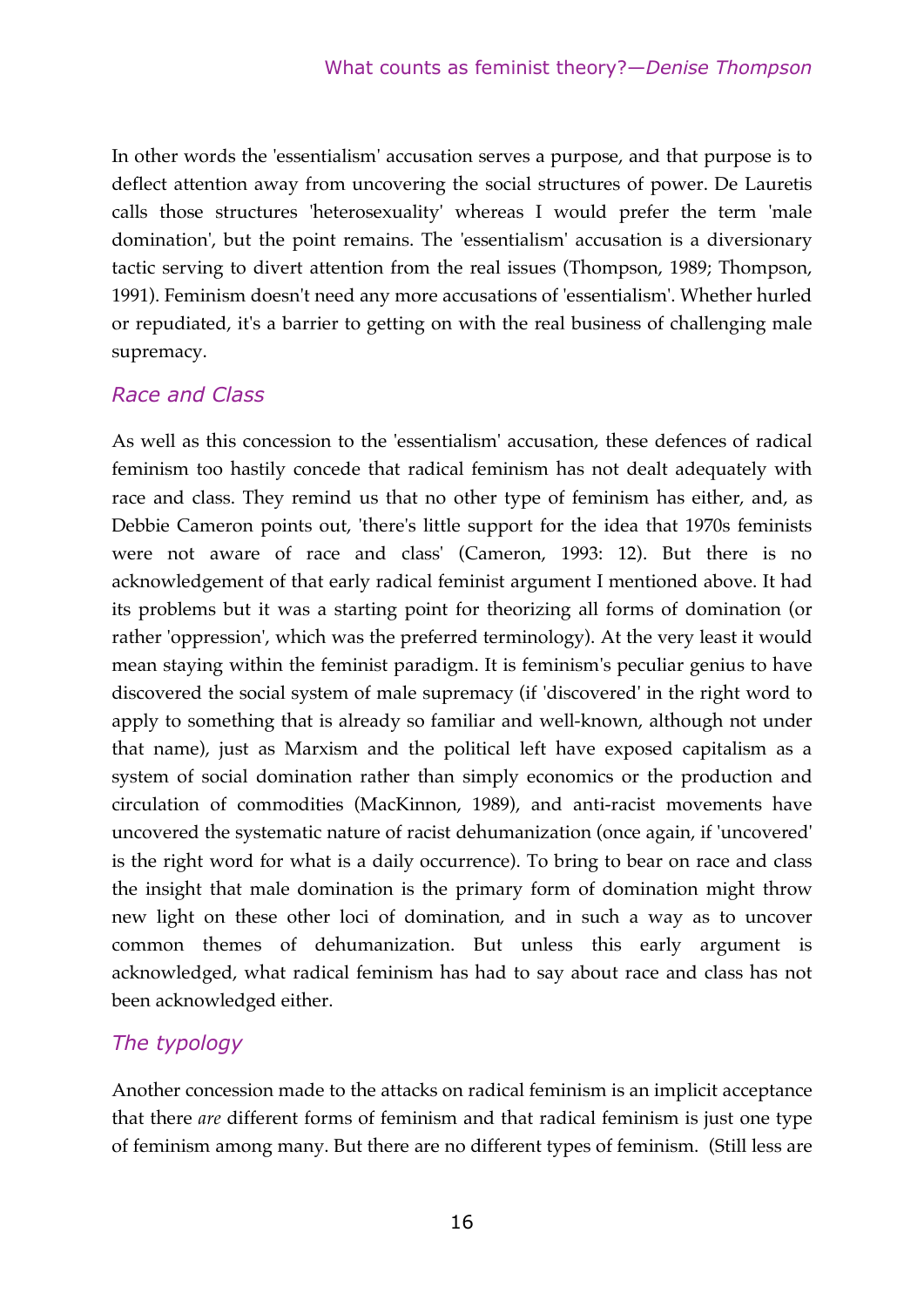there different types of 'feminists', since feminism is not an individual attribute or a personal opinion—See the above discussion of 'identity politics'). As Catharine MacKinnon has said, 'Radical feminism is feminism' (MacKinnon, 1989: 117). It is 'feminism unmodified' or 'feminism in its own voice' (MacKinnon, 1987: 16). To the extent that differing 'feminisms'—radical, socialist, Marxist, liberal, postmodernist, eco-, lesbian, Black, etc., etc.—partake of it, they *are* that feminism. So although I myself refer to 'radical feminism', that is not because it is one feminism among many, but because that regrettable typology of 'feminisms' continues to set the terms of the debate. While there are good reasons for using for feminist purposes insights gained in malestream contexts—sociology, philosophy, Marxism, for example—that is not always what the modified 'feminisms' do. Rather, as the 'essentialism' example makes abundantly clear, the prevailing tendency is to use the modifying discourse to scold feminism. This is not to say that everything said in the name of radical feminism by self-identified radical feminists is beyond dispute. It simply means that any criticism must be adequate, appropriate, intelligible and sincere. Given the frequency with which radical feminism is misrepresented, it must be said that, on these criteria, much of the criticism fails.

#### *The alleged right-wing connection*

1

One of the more peculiar accusations to be levelled against radical feminism is that it is in collusion with the right-wing. The charge is commonly levelled in the context of feminist campaigns against pornography. An early example of this kind of charge is a review by Ellen Willis of Susan Griffin's *Pornography and Silence* and Andrea Dworkin's *Pornography: Men Possessing Women* (Willis, 1981).<sup>14</sup> Willis started her review with the generalization that the arguments of 'some feminist activists' and of the 'new right' were 'uncomfortably similar' because both connected pornography with male sexual violence. She suggested that this might be because 'feminists have been affected by the conservative climate and are unconsciously moving with the cultural tide'. But even as the supposed connection was set up, differences appeared. Willis said that 'anti-porn feminists see pornography as a brutal exercise of predatory male sexuality, a form of violence against women (and an incitement to

<sup>14</sup>. In an earlier paper, Willis tells a story about 'a participant in WAP's [Women Against Pornography] march on Times Square' who 'told a reporter': '"I'm anti-abortion, but this [antipornography] is something I can get into"'. Willis commented: 'Despite the insistence of WAP organizers that they support sexual freedom, their line appeals to the anti-sexual emotions that feed the backlash [against abortion]' (Willis, 1979: 88). But this hardly constitutes evidence for WAP's collusion with the right-wing, given the source of the anecdote.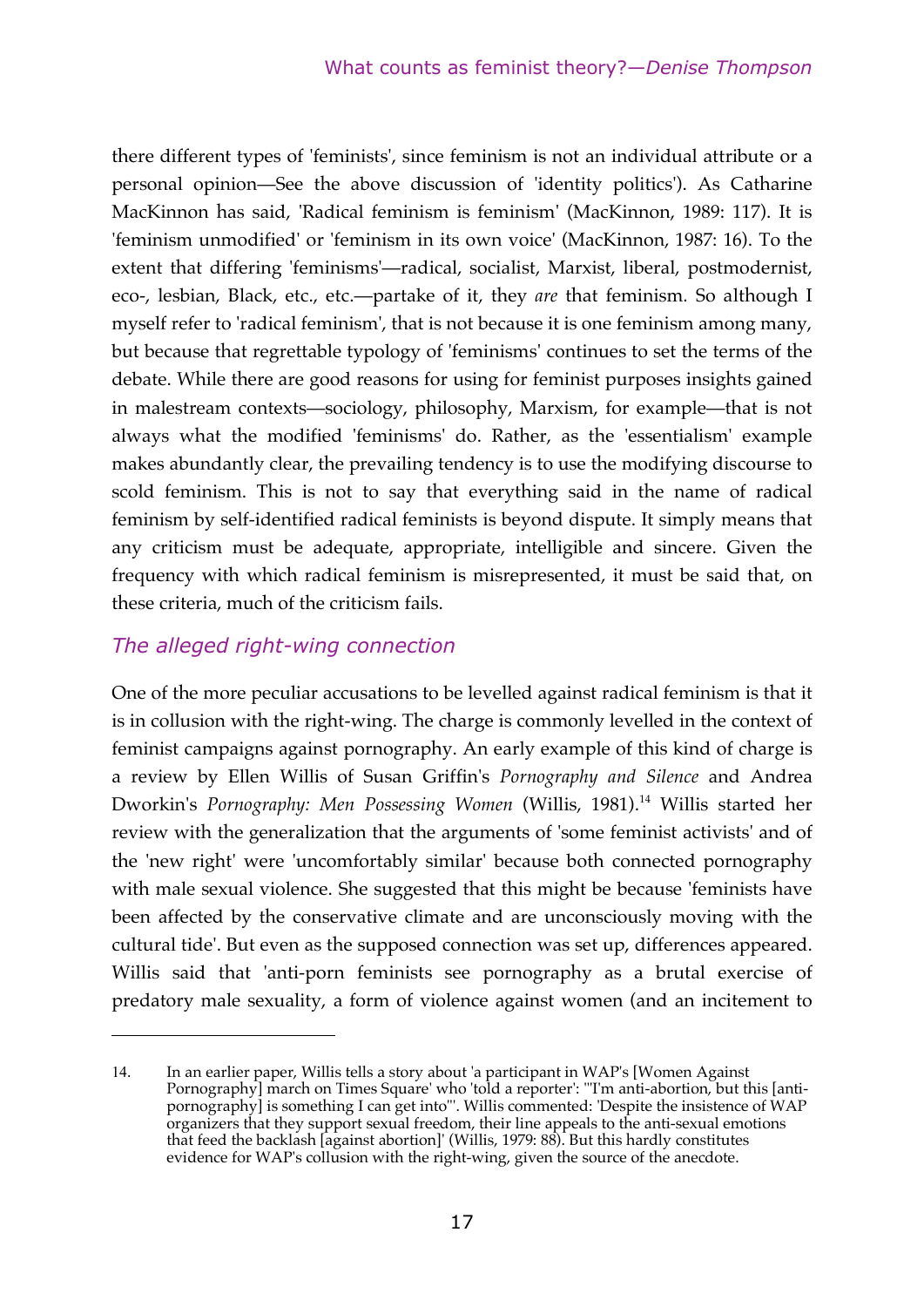such violence)', and that 'the right also associates pornography with violence and with rampant male lust broken loose from the saving constraints of God and Family'; and again: 'The Andrea Dworkins rail against male vice; the George Gilders come forward to offer God and Family as the remedy'. The first difference which springs immediately to view is that no feminists appeal to 'God and Family'. Another difference is that feminists explicitly name *male* sexuality as the problem, whereas the right-wing deletes male agency (Willis' reference to 'male lust' in the context of right-wing discourse notwithstanding).

As it turns out, however, when Willis comes to discuss the two books under review, she supplies no argument or evidence from the texts themselves in support of her initial generalization, except the fact that the authors confine their focus of attention to pornography, at least in Griffin's case: it is her 'singling out [of pornography] for condemnation' which 'betrays an unwitting conservative bias'. In Dworkin's case, Willis appears to be objecting partly to her writing style—'a book-length sermon ... somewhere between poetry and rant'—and partly to her failure to say anything good about sexual relations between the sexes—'A world view that defines male sexuality as pornography as rape leaves no room for mutual heterosexual desire, let alone love'. The first objection is neither here nor there. I disagree with Willis' assessment of Dworkin's writing style (and I'm not alone in that), but we're both entitled to our opinion. As far as the second objection is concerned, it is not Dworkin's text which 'defines male sexuality as pornography as rape', but the texts which Dworkin quite clearly condemns, the texts and mentality of pornography itself. But in any case, Dworkin's text is the very antithesis of right-wing discourse because she exposes what the conservative mind wants to hide—the woman-hating at the heart of male supremacy.

It would seem, then, that the supposed connection between the feminist critique of pornography and the right-wing is nothing but a personal opinion based on a simplistic syllogism: feminist anti-pornography is against pornography, the rightwing is against pornography, therefore the feminist anti-pornography campaign is right-wing. But despite the lack of any substance, the charge is as deeply embedded in the canon as the 'essentialism' one is. To give just two examples: 'Ellen Willis noted', says Hester Eisenstein, 'that the feminist "preoccupation with pornography" converged with the "pro-family fundamentalism" of the New Right' (Eisenstein, 1984: 129). Thus is Willis' unconsidered opinion reproduced as though it were fact. And Seyla Benhabib can refer, without explanation or qualification, to 'a strange and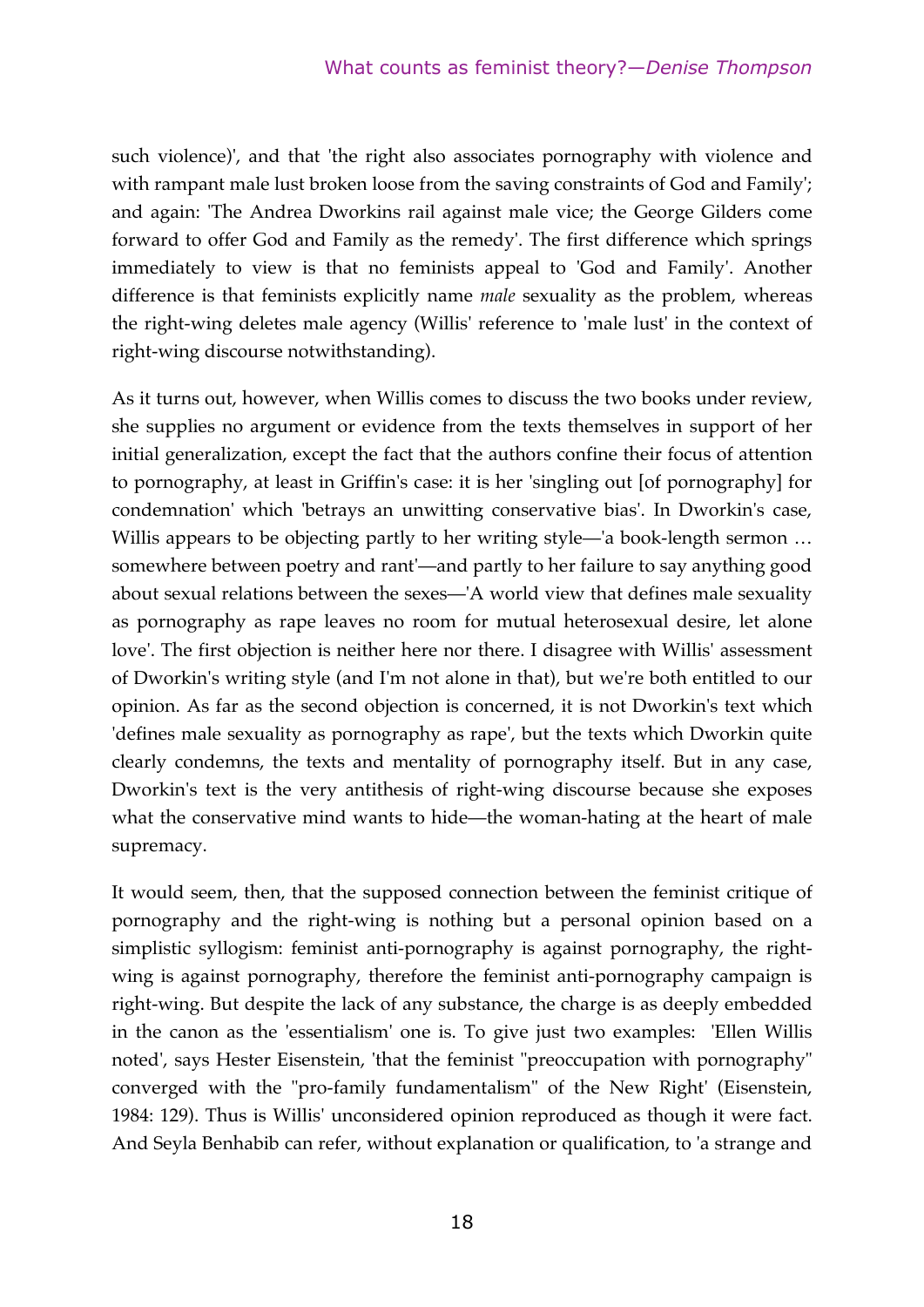unholy alliance' between 'Andrea Dworkin and Jerry Falwell' (Benhabib, 1992: 99). The comment is parenthetical, intended to illustrate her argument about the lack of moral consensus around pornography. But although Benhabib herself is explicitly arguing for a continued openness to moral debate around this issue, she has already closed it off with this callous coupling of the two names. The casualness with which it is done is brutal. It is also grossly unjust and manifestly false, given Dworkin's sustained and unwavering critique of right-wing politics (throughout all her work, but see especially: Dworkin, 1983). Benhabib does not tell us where she got the idea that Andrea Dworkin had entered into an alliance with Jerry Falwell, but she certainly didn't get it from Dworkin's own writings.

# *In conclusion*

To return to the questions with which this paper began, of what counts as feminist theory and what does not. Who decides which is which? Ideally we all do. Making decisions about what counts as feminism and what does not is an urgent responsibility for anyone engaged on the feminist project. I say 'urgent' because, in practice, these decisions are already being made, and all too frequently to the detriment of genuine feminist insights. And I say 'responsibility' rather than 'right' in this context of saying what feminism does and does not mean, because too often the project of defining feminism is silenced with variations on the theme of 'You have no right'. The 'right' referred to here is supposedly the 'right' to define who is and is not a 'feminist'. But putting it in these terms individualizes the question and paralyzes political debate by interpreting feminism as nothing but a matter of personal opinion. Since we are all entitled to our own opinions (under the feminist principle of allowing women to make up their own minds), to couch the issue in terms of someone deciding who counts as 'a feminist' and imposing that decision on others, seems like a violation of that feminist principle. But that interpretation ignores the fact that women (or anyone else for that matter) cannot make up their own minds unless they are presented with alternatives. To ban the project of defining feminism is to close down debate and diminish the number of alternatives. Hence, it is not helpful to couch the issue of what feminism means in terms of who is and is not 'a feminist' (although one is sorely tempted in the case of those darlings of the malestream media—Camille Paglia has been presented as 'a feminist' at least three times in as many months in the daily newspapers in Sydney).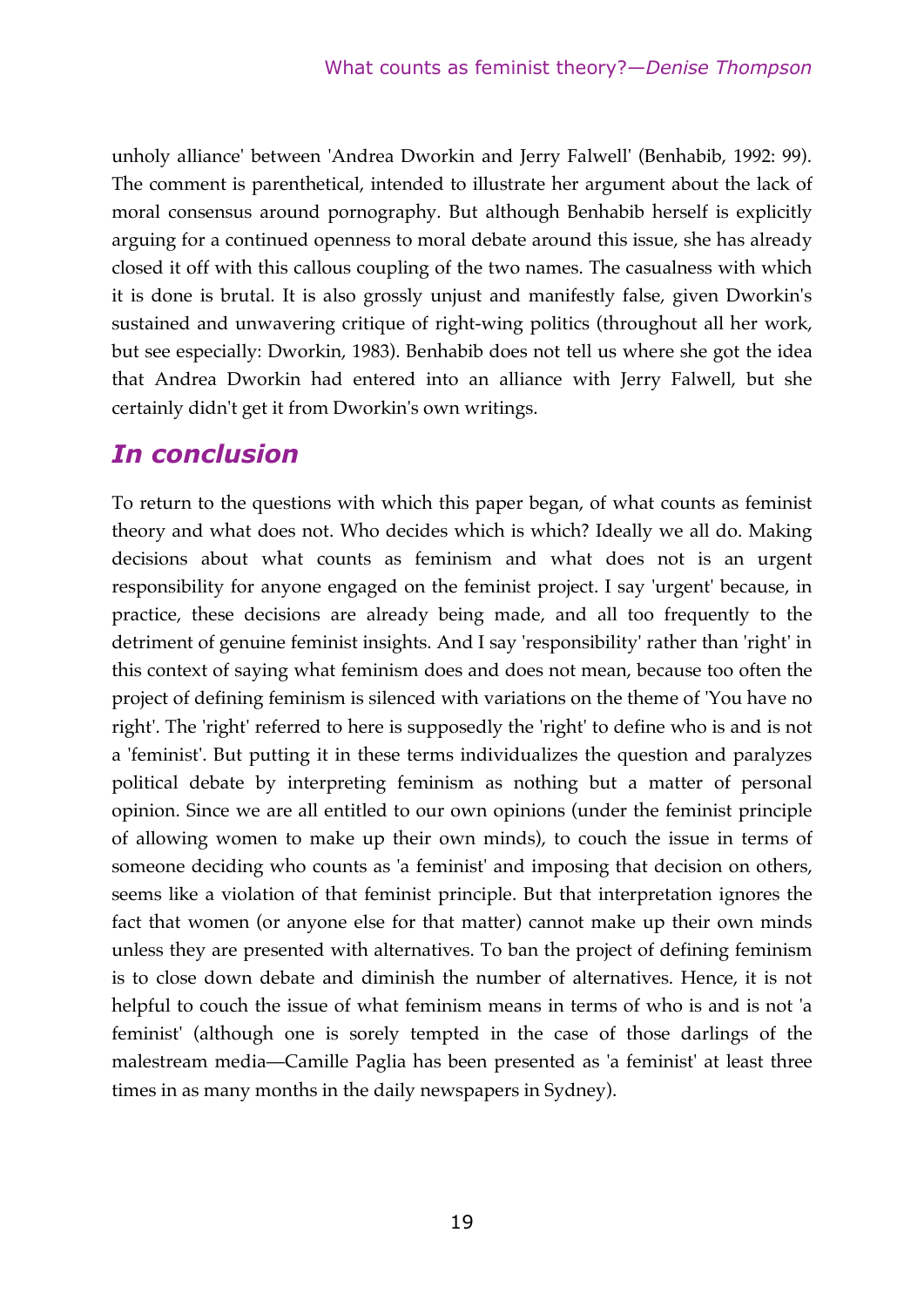Neither is it helpful to accuse radical feminism (or, more usually, particular named radical feminists) of imposing something on others. It is not radical feminism, after all, which dominates the media and publishing industries, but postmodernism, poststructuralism, deconstruction, queer theory, or something which is called 'feminism' but which closely resembles phallocratic reality itself. If there is any imposition going on, radical feminism is hardly in a position to be doing it.

The answers I suggest to the questions with which I began should be clear from what I have said above. What counts as feminist theory is radical feminism, under whatever guise it presents itself and however it is designated. It is that feminism which clearly challenges the social relations of male domination. By placing women at the centre of its political project, it struggles to redress the wrongs done to women under social conditions which require that only men count as 'human'. What does *not* count as feminist theory is anything which undermines that challenge and that struggle.

# *References*

| Alcoff, Linda (1988) 'Cultural Feminism Versus Poststructuralism: The Identity Crisis |
|---------------------------------------------------------------------------------------|
| in Feminist Theory' Signs 13 (3), Spring                                              |
| Bell, Diane and Klein, Renate, eds (1996) Radically Speaking: Feminism Reclaimed      |
| Melbourne: Spinifex Press                                                             |
| Benhabib, Seyla (1992) Situating the Self: Gender, Community and Postmodernism in     |
| Contemporary Ethics Cambridge: Polity Press                                           |
| Caine, Barbara, ed. (1998) Australian Feminism: A Companion Melbourne and Oxford:     |
| <b>Oxford University Press</b>                                                        |
| Cameron, Debbie (1993) 'Telling It Like It Wasn't: How Radical Feminism Became        |
| History' Trouble and Strife 27, Winter, pp.11-15                                      |
| Chesler, Phyllis (1994) Patriarchy: Notes of an Expert Witness Monroe Maine: Common   |
| Courage Press                                                                         |
| Code, Lorraine (1987) Epistemic Responsibility Hanover and London: University Press   |
| of New England                                                                        |
| Coveney, L., Jackson, M., Jeffreys, S., Kay, L. and Mahoney, P. (1984) The Sexuality  |
| Papers: Male Sexuality and the Control of Women London: Hutchinson                    |
| Curthoys, Jean (1998) 'Selective Feminism' The Australian, November 28-9              |
|                                                                                       |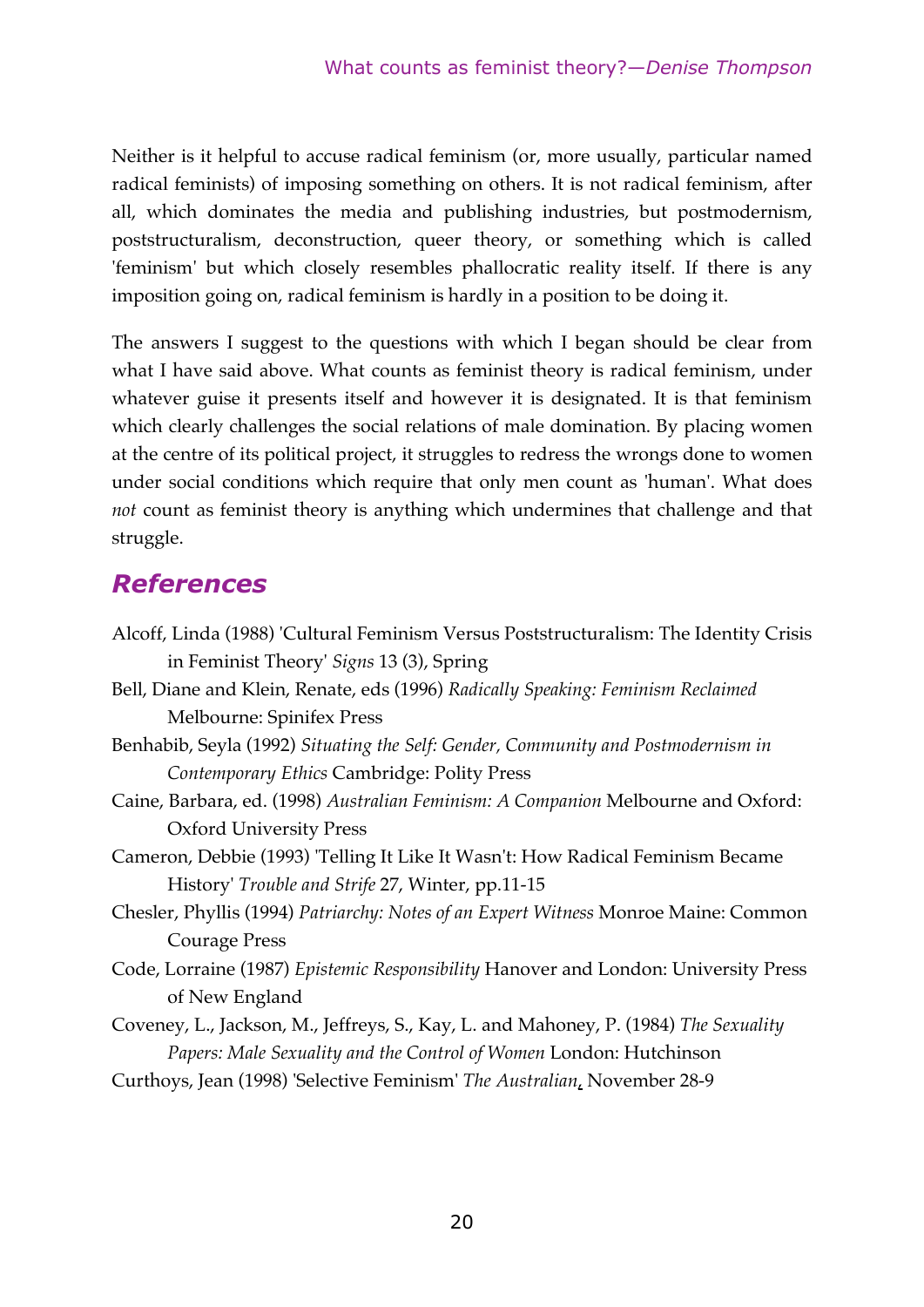de Lauretis, Teresa (1986) 'Feminist Studies/Critical Studies: Issues, Terms, and Contexts', in Teresa de Lauretis, ed. *Feminist Studies/Critical Studies* London: Macmillan Press, 1988

—— (1989) 'The Essence of the Triangle or, Taking the Risk of Essentialism Seriously: Feminist Theory in Italy, the U.S., and Britain' *Differences* 1(2), Summer

- Dworkin, Andrea (1983) *Right-Wing Women: The Politics of Domesticated Females* London: The Women's Press
- Echols, Alice (1983) 'The New Feminism of Yin and Yang', in Ann Snitow, Christine Stansell and Sharon Thompson, eds *Desire: The Politics of Sexuality* London: Virago
- —— (1984) 'The Taming of the Id: Feminist Sexual Politics, 1968-83', in Carole S. Vance, ed. *Pleasure and Danger: Exploring Female Sexuality* Boston and London: Routledge and Kegan Paul
- Eisenstein, Hester (1984) *Contemporary Feminist Thought* London and Sydney: Unwin Paperbacks

*Feminist Review*, ed. (1987) *Sexuality: A Reader* London: Virago

- Firestone, Shulamith (1981[1970]) *The Dialectic of Sex: The Case for Feminist Revolution* New York: Bantam Books
- *Heresies* (1981) 'Sex Issue' *Heresies* 3 (4), no. 12
- Horkheimer, Max (1972) *Critical Theory: Selected Essays* New York: Herder and Herder
- Jackson, Stevi (1992) 'The Amazing Deconstructing Woman' *Trouble and Strife* 25, Winter, pp.25-31
- —— (1995) 'Gender and Heterosexuality: A Materialist Feminist Analysis', in Mary Maynard and June Purvis, eds *(Hetero)sexual Politics* London and Bristol PA: Taylor and Francis
- —— (1996a) 'Heterosexuality and Feminist Theory', in Diane Richardson, ed. *Theorising Heterosexuality: Telling It Straight* Buckingham UK and Bristol PA: Open University Press
- —— (1996b) 'Heterosexuality as a Problem for Feminist Theory', in Lisa Adkins and Vicki Merchant, eds *Sexualizing the Social: Power and the Organization of Sexuality* New York: St Martin's Press
- —— (1997/98) 'Whose Sexual Agendas?' *Trouble and Strife* 36, Winter, pp.59-64
- Jeffreys, Sheila (1990) *Anti-Climax: A Feminist Perspective on the Sexual Revolution* London: The Women's Press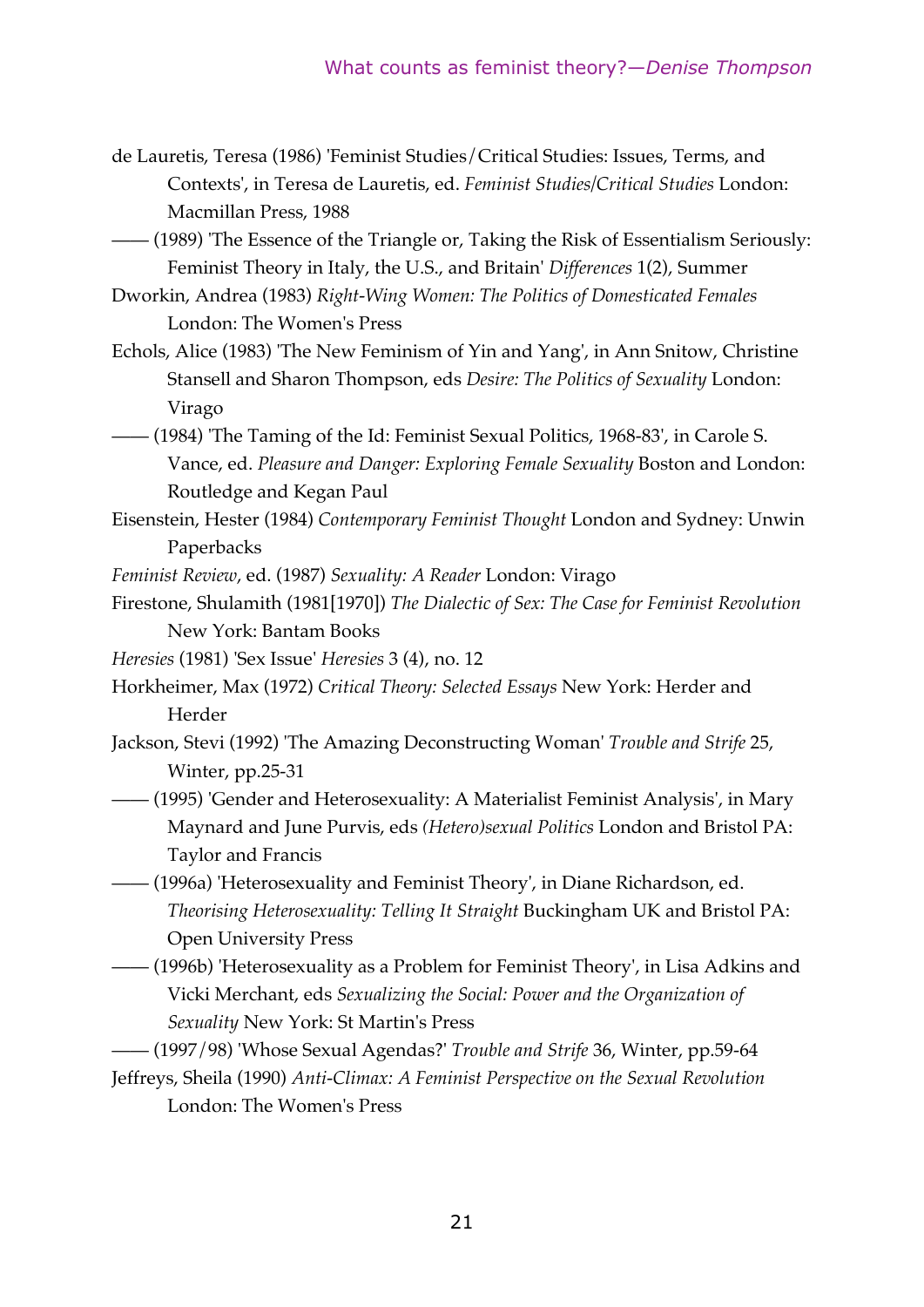- Le Dœuff, Michèle (1991) *Hipparchia's Choice: An Essay Concerning Women, Philosophy, etc.* Oxford UK and Cambridge MA: Blackwell
- Lerner, Gerda (1986) *The Creation of Patriarchy* New York and Oxford: Oxford University Press
- Lloyd, Genevieve (1984) *The Man of Reason: 'Male' and 'Female' in Western Philosophy* London: Methuen
- Marcuse, Herbert (1965) 'Repressive Tolerance', in Paul Connerton, ed. (1976) *Critical Sociology: Selected Readings* Harmondsworth: Penguin Books
- —— (1988) *Negations: Essays in Critical Theory* London: Free Association Books
- MacKinnon, Catharine (1987) *Feminism Unmodified: Discourses on Life and Law* Cambridge, Massachusetts, and London: Harvard University Press
- —— (1989) *Toward a Feminist Theory of the State* Cambridge, Massachusetts and London: Harvard University Press
- Nye, Andrea (1989) *Feminist Theory and the Philosophies of Man* New York and London: Routledge
- Okin, Susan (1979) *Women in Western Political Thought* Princeton, New Jersey: Princeton University Press
- Pateman, Carole (1988) *The Sexual Contract* Cambridge: Polity Press —— (1989) *The Disorder of Women* Cambridge: Polity Press
- Reti, Irene, ed. (1993) *Unleashing Feminism: Critiquing Lesbian Sadomasochism in the Gay Nineties* Santa Cruz: HerBooks
- Richardson, Diane (1996a) 'Representing Other Feminists', in Sue Wilkinson and Celia Kitzinger, eds *Representing the Other: A 'Feminism and Psychology' Reader* London Sage Publications
- —— (1996b) '"Misguided, Dangerous and Wrong" on the Maligning of Radical Feminism', in Bell and Klein, eds
- Rowland, Robyn (1984) *Women Who Do and Women Who Don't Join the Women's Movement* London: Routledge and Kegan Paul
- Rowland, Robyn and Klein, Renate (1990) 'Radical Feminism: Critique and Construct', in Sneja Gunew, ed. *Feminist Knowledge: Critique and Construct* London and New York: Routledge
- Schor, Naomi (1989) 'This Essentialism Which Is Not One: Coming to Grips with Irigaray' *Differences* 1(2), pp.38-58
- Segal, Lynne (1987) *Is the Future Female? Troubled Thoughts on Contemporary Feminism* London: Virago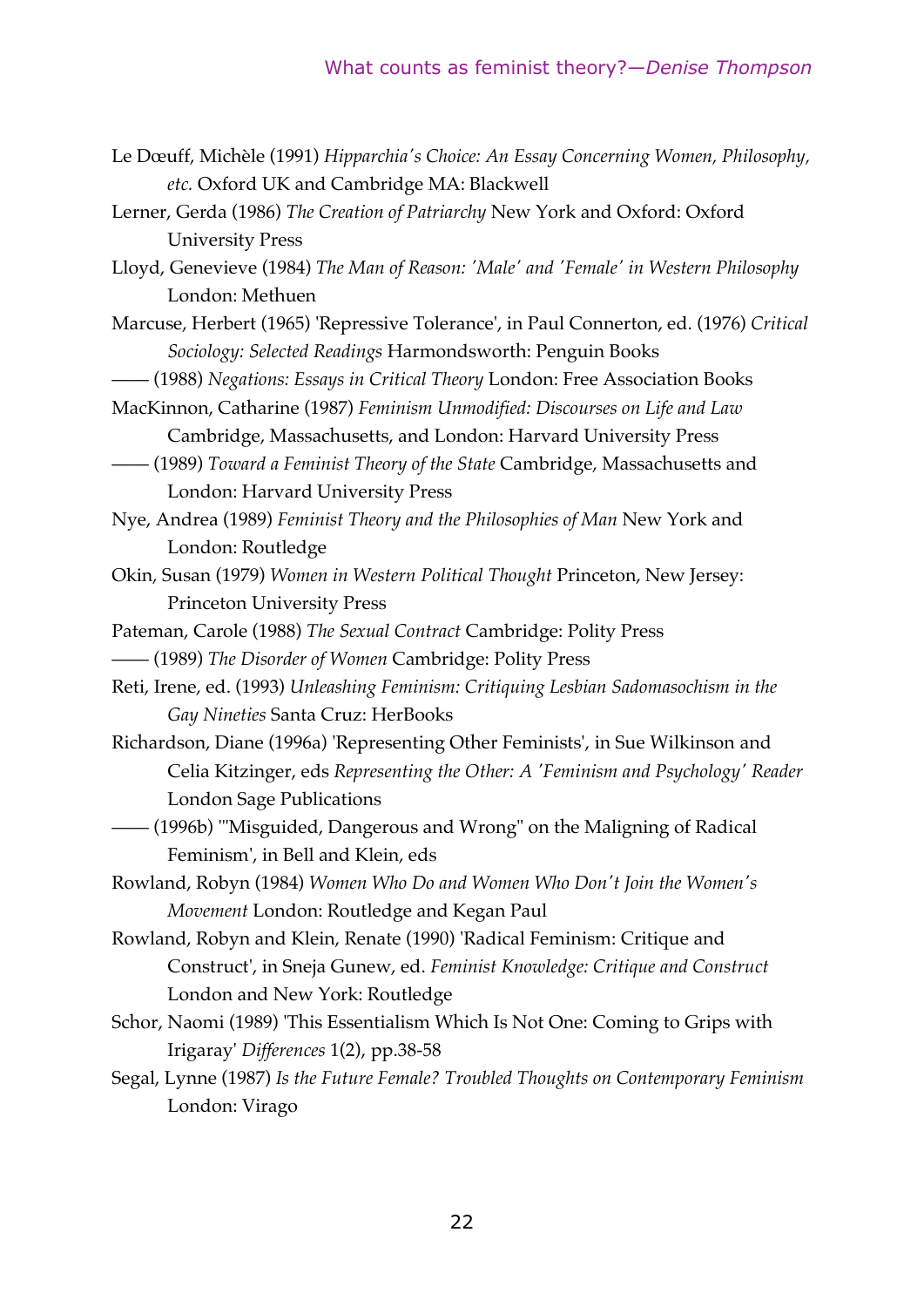- Snitow, Ann, Stansell, Christine and Thompson, Sharon, eds (1984) *Desire: The Politics of Sexuality* London: Virago
- Thompson, Denise (1989) 'The "Sex/Gender" Distinction: A Reconsideration' *Australian Feminist Studies* No. 10, Summer, pp.23-31
- —— (1991) *Reading Between the Lines: A Lesbian Feminist Critique of Feminist Accounsts of Sexuality* Sydney: The Gorgon's Head Press
- —— (2001) *Radical Feminism Today* London, Newbury Park CA and New Delhi: SAGE Publications
- Tong, Rosemarie (1989) *Feminist Thought: A Comprehensive Introduction* London, Sydney and Wellington: Unwin Hyman
- *Trouble and Strife* (1993) 'Going on Endlessly' *Trouble and Strife* 27, Winter
- Vance, Carole S., ed. (1984) *Pleasure and Danger: Exploring Female Sexuality* Boston: Routledge and Kegan Paul
- Walby, Sylvia (1990) *Theorizing Patriarchy* Oxford and Cambridge MA: Basil Blackwell
- Weedon, Chris (1987) *Feminist Practice and Poststructuralist Theory* Oxford and New York: Basil Blackwell
- Willis, Ellen (1979) 'Feminism, Moralism, and Pornography', in Ann Snitow et al, eds *Desire: The Politics of Sexuality* London: Virago
- —— (1981) 'Nature's Revenge' *The New York Times Book Review* July 12
- Winter, Bronwyn (1994) 'Women, the Law and Cultural Relativism in France: The Case of Excision' *Signs* 19 (4), pp.939-974
- —— (1997) *Symboles, moteurs et alibis: l'identification nationale et culturelle des femmes d'origine maghrébine en France* unpublished PhD thesis: The University of Sydney

—— (2001) 'Fundamental Misunderstandings: Issues in Feminist Approaches to Islamism' *Journal of Women's History* 13 (1), Spring, p.9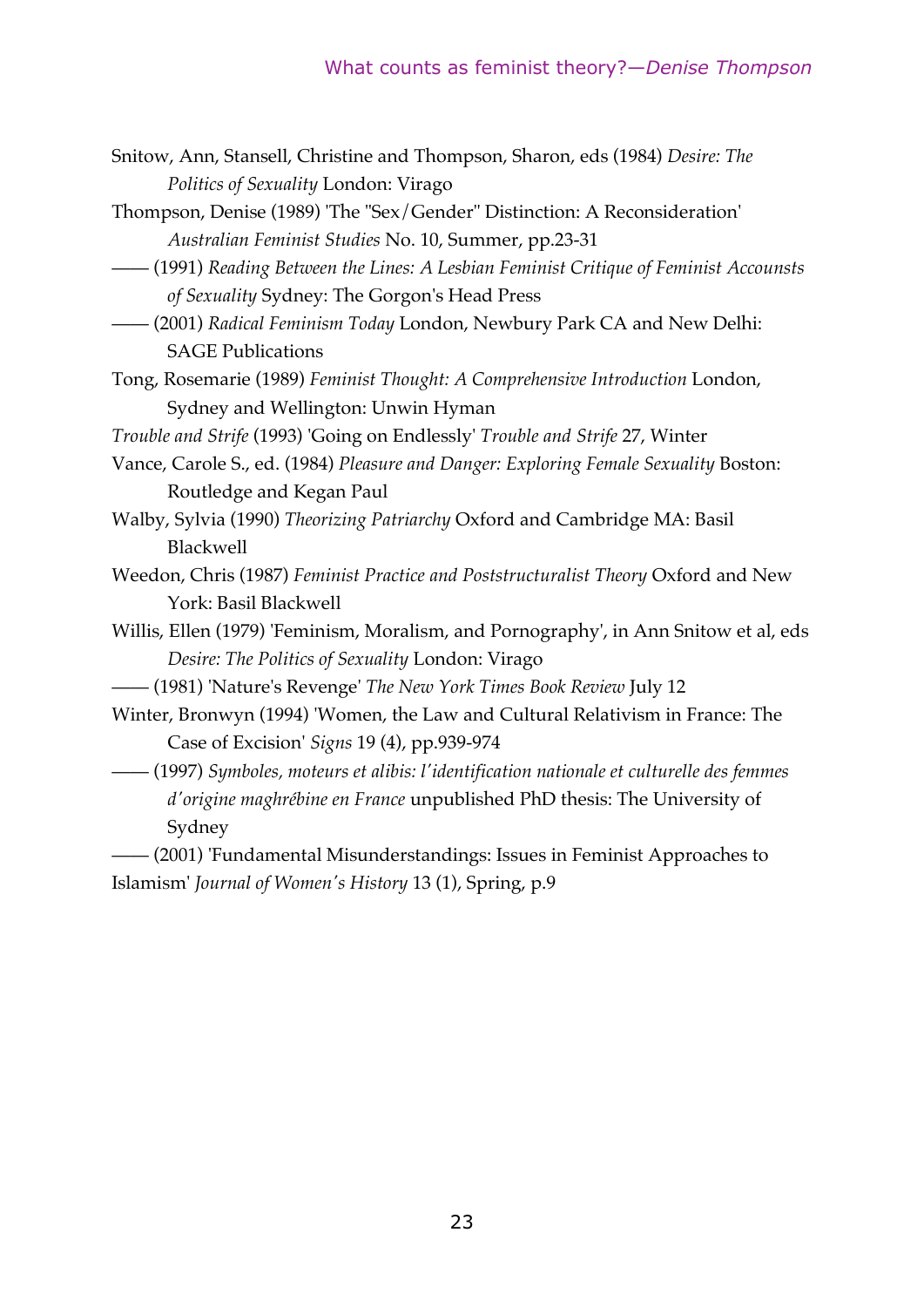## **The peer-review process**

[July 2009: The editors' letter, dated 1 February 2000, gave two reasons for rejecting my paper:

'a) that B. Winter's piece in Issue 1 already addresses the concerns your paper raises; b) the readers' reports, copies of which we herewith enclose'.

The readers' reports are not included here because my request for copyright permission to place them on UNSWorks was refused]

#### *My reply*

Dear editors,

In February of this year, you told me that *Feminist Theory* would not be able to publish my paper, 'What Counts as Feminist Theory?' I'm writing to you because I'm concerned about the reasons given for your decision. I'm concerned because I find those reasons problematic. As I understand them, they are as follows:

• Bronwyn Winter's piece already dealt with the issues I raised (stated in your letter to me).

This is not accurate. While Bronwyn explicitly refused to define feminism, my paper was an extended and detailed discussion of just that point. As I see it, that's a significant difference between the two pieces, and a crucial one.

• My views are 'unpopular' and 'out of the academic mainstream' (in the reader's report beginning 'I do not think this piece is publishable').

Your reader went on to say that that in itself was not sufficient reason for rejecting the paper, but rather, that I did not 'engage with the ideas that have claimed the mainstream'. Since this is not true—I do engage with them, I disagree with them—it leaves us simply with the original objection, that the paper is unpublishable because it is unpopular and non-mainstream. Is this really your journal's policy? If so, it sits oddly with your editorial statement in the first issue of the journal to the effect that you don't 'wish to impose any form of theoretical orthodoxy'. If you reject non-mainstream submissions, then you are by definition imposing an orthodoxy. As well, your reader's assertion begs some important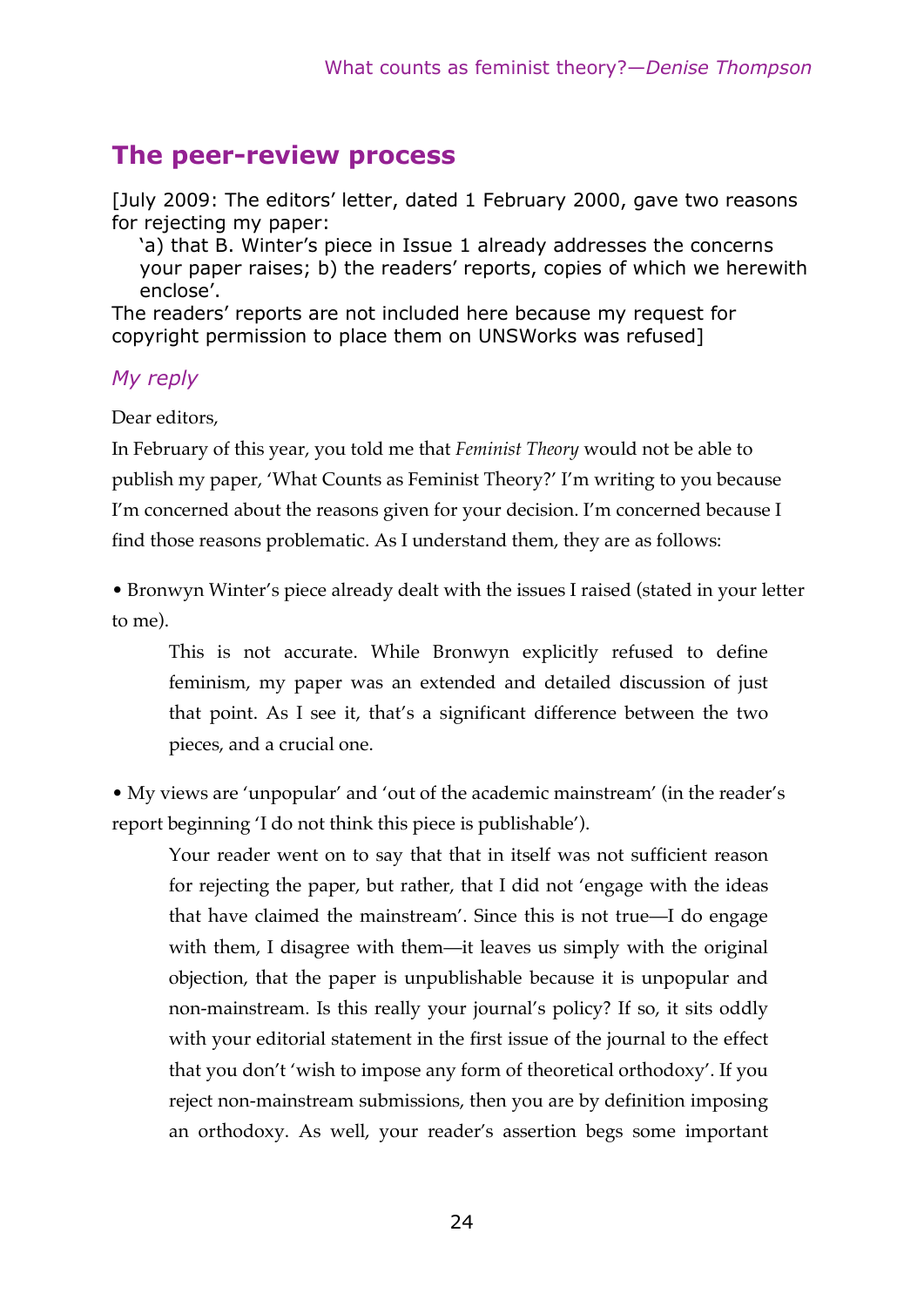questions. Unpopular with whom? Isn't this an instance of agent deletion? Why is it unpopular? Why is a position like mine out of the mainstream? What is the regime of power/knowledge operating here? Is it being kept out because it is a challenge to the reigning orthodoxy? Whose interests does this serve? And so on.

• Your readers disagree with what I say.

At least one of your readers (in the same report mentioned above) recognised that disagreement was not in itself sufficient reason for rejection. She went on to assert that 'the analysis is shoddy and the argument unearned'. But her attempt to demonstrate this supposed 'shoddiness' distorted what I said. I did not 'acknowledge that radical feminism is passé'. I said that it had been silenced in various ways which I discuss in detail. Far from implying that radical feminism is no longer relevant ('passé'), I was arguing that it is more relevant than ever, given those concerted efforts to silence it.

You may be interested to know that a friend of mine, whose first language is not English, thought her English had failed when she read this assertion to the effect that my argumentation was 'shoddy'. 'What does shoddy mean?' she asked. When she was told what it meant, she said: 'But your writing is never shoddy'. The point of this little story is that shoddiness or otherwise is in the eye of the beholder, unless the assertion is substantiated with rather more argument and evidence than your reader supplied.

• My ideas are 'old-fashioned'.

Once again the same reader says that she is not rejecting my paper for this reason alone, but because I have failed to make the case for their relevance now, and also to deal rigorously with 'those discourses that have critiqued radical feminism'. In relation to the latter point, I have written at length elsewhere about the distorted and incoherent nature of the attacks on radical feminism (and I cite those references in the paper). But apart from these writings, there is sufficient material in the paper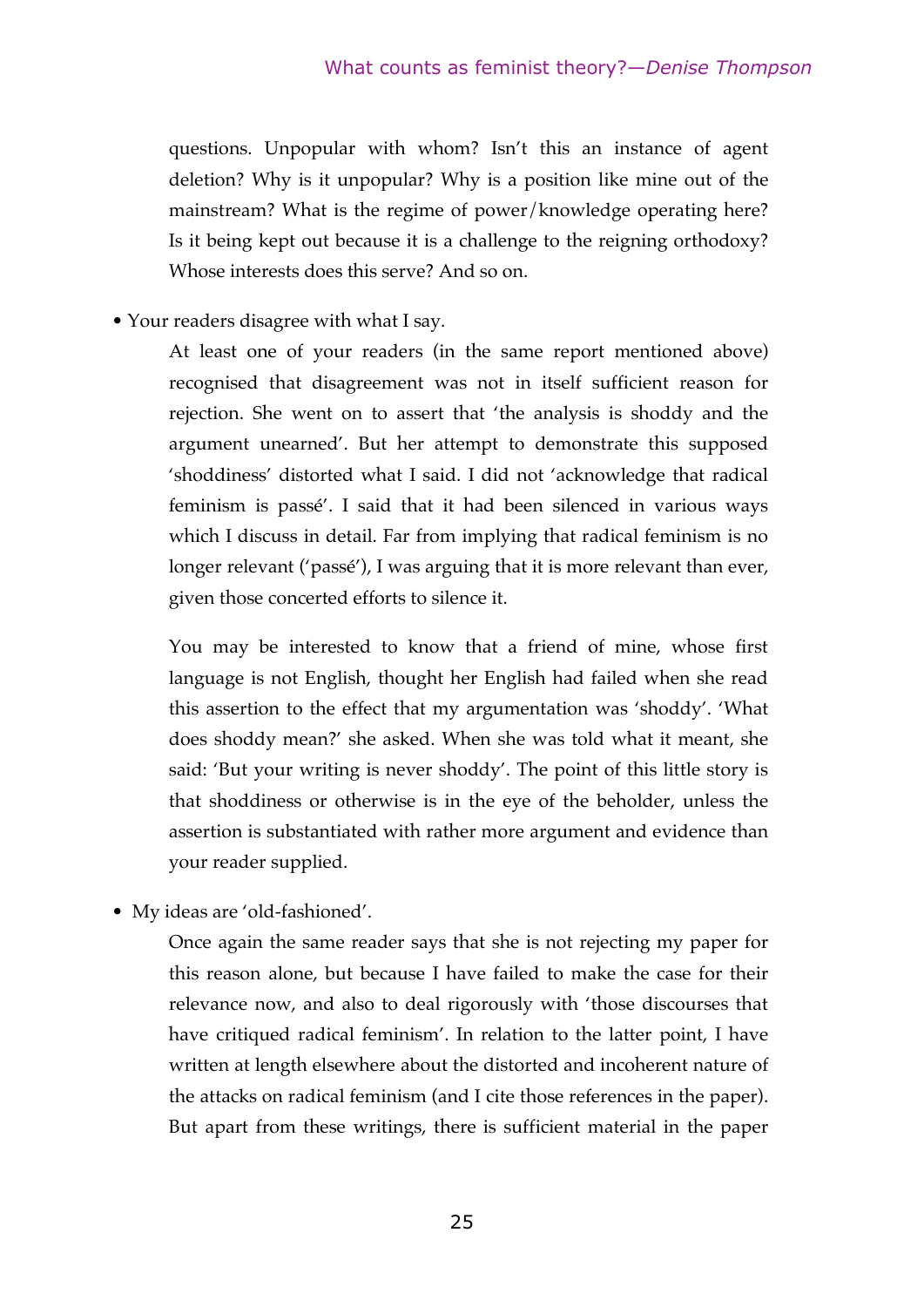itself to bring into question the adequacy and accuracy of the widespread (and popular?) criticisms of radical feminism, sufficient, that is, for anyone willing to listen.

The question of the relevance of radical feminism in the here and now is spelled out in the paper itself. In brief, that relevance is as follows: radical feminism exposes the reality of the social relations of male domination in order to challenge and oppose them, and just as male domination still exists, so does the necessity for exposing it. You may not agree with this, but do you really think you are justified in refusing it a hearing?

• My argument proceeds by way of 'a series of assertions'.

I am at a loss to know why this constitutes an objection to my paper, since I fail to see how one can write without assertions. Your readers' reports are full of them. If it means I do not adduce arguments in favour of the position I hold or against positions I disagree with, then it's simply wrong. Your readers may not agree with my arguments, but they cannot say I don't make them. There may also be any number of issues I raise which could do with a fuller analysis. But that's unavoidable —I can't say everything in every piece I write, no one can. What this objection means is that your reader doesn't agree with the assertions I make. But as she herself pointed out, disagreement alone is not sufficient reason for rejection of my paper.

• 'The whole tone is one of someone who is in possession of the "truth" and who is simply "right" ', and my paper is a 'rather dogmatic manuscript' (in the report beginning 'This manuscript poses an important question').

Once again I am at a loss—how on earth can one say anything at all *without* making truth claims? The answer is, you can't. Making truth claims is a large part of what language usage is all about (with some exceptions, such as performative or imperative utterances, and poetry, of course). One can't assert anything without at the same time logically implying 'This assertion is correct'. So this reader is taking me to task for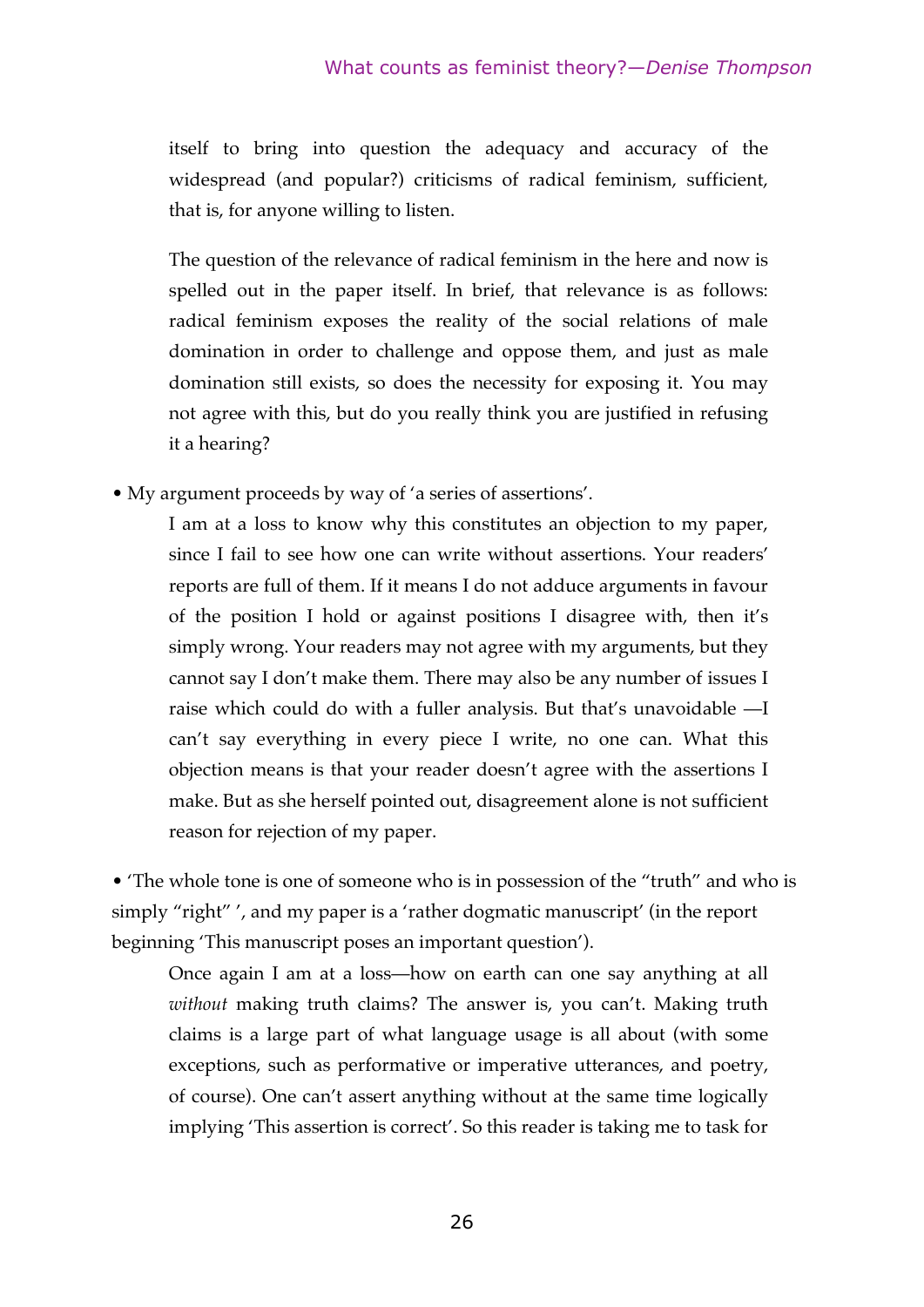not doing the impossible, for not building into my sentences the implication that I might be wrong. (She doesn't do it herself either, for the simple reason that it's logically impossible). But sentences contain other things apart from truth claims. Take the sentence quoted above. If I re-word it to say 'I believe I'm speaking the truth', the truth content of the assertion is the same, but something has changed. Her sentence is an accusation that I have done something wrong; my sentence lacks that implication. We agree about the fact referred to in the sentence; we differ in our judgements of the moral rightness or wrongness of the fact. But there's something weird about passing a negative moral judgement on someone for believing she's speaking the truth. Of course, this reader is saying no more than that she disagrees with me. But in that case, we're once again back with the question of whether or not a reader's disagreement, unargued for and unsubstantiated, is sufficient reason for rejecting a submission to your journal.

As far as I'm concerned, your readers' disagreement is not a problem in itself. It becomes a problem, though, when they have the power to silence me without even addressing the main issue I raise, specifically, that of defining feminism in terms of the opposition to male domination.

• My paper 'proposes that radical feminism is the *only* kind of feminist theory' (in the same report). This is an issue which also concerned your third reader, who referred to it as 'controversial' but who recommended publication nonetheless.

My point about 'radical feminism' is unfortunately undermined by the terminology, by the practice of referring to a typology of 'feminisms', all of them preceded by a modifier (including the modifier 'radical'). On the one hand, I reject the typology because it's an evasion of the necessity for addressing directly the contradictory positions held in the name of 'feminism', and it allows anti-feminist positions to be smuggled in as 'feminism' itself. On the other hand, I keep using the term 'radical' feminism because that is the term commonly used to designate those feminist writings which have most clearly and unequivocally identified what feminism is all about. But in retaining the modifier 'radical', I'm